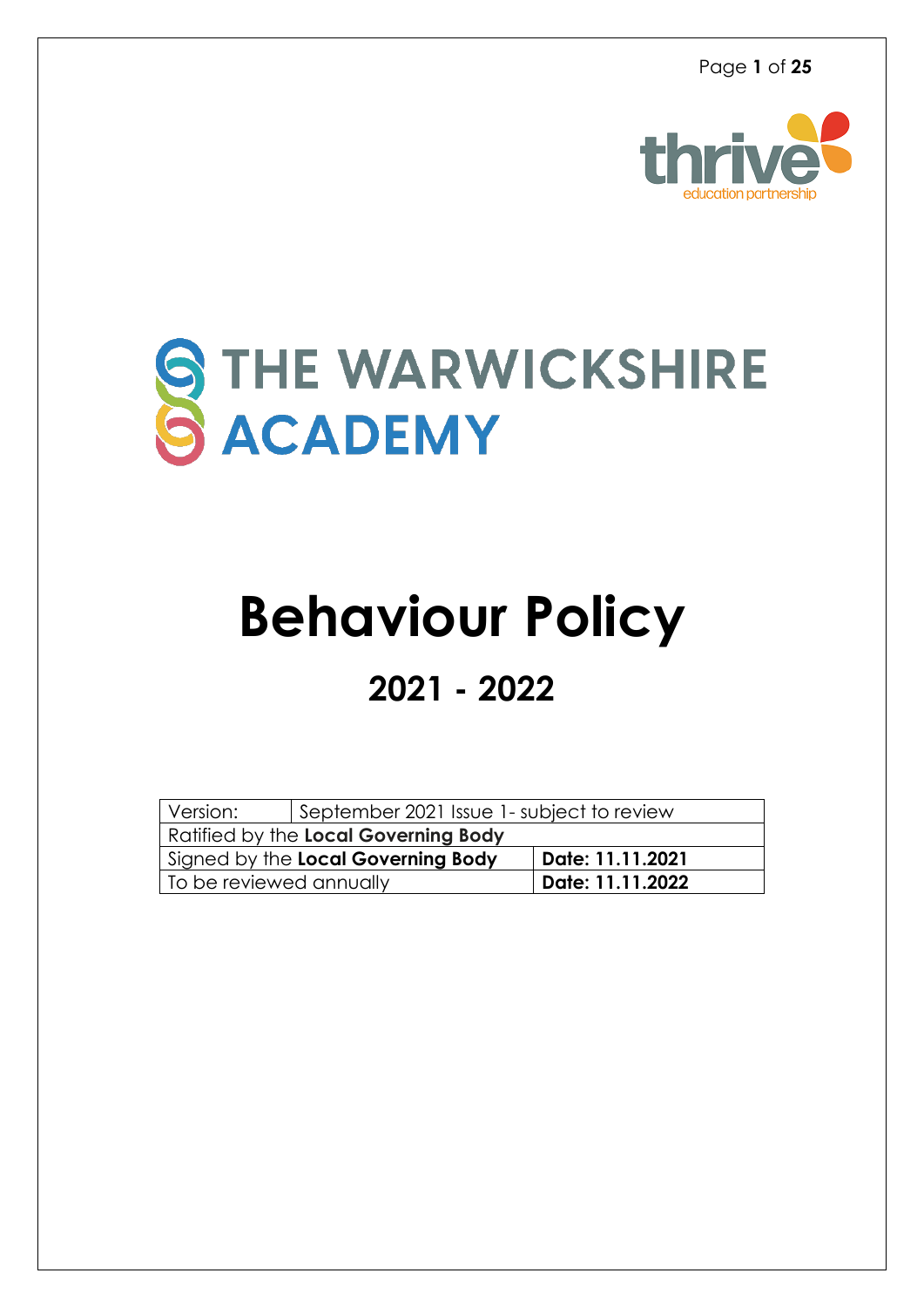#### **Contents**

| $\mathbf{1}$ . |                                                                        |  |
|----------------|------------------------------------------------------------------------|--|
| 2.             |                                                                        |  |
| 3.             |                                                                        |  |
| 4.             |                                                                        |  |
| 5.             | Academy Rules which apply, at all times, to all Members of the Academy |  |
| 6.             |                                                                        |  |
| $\sqrt{ }$ .   |                                                                        |  |
| 8.             |                                                                        |  |
| 9.             |                                                                        |  |
|                |                                                                        |  |
|                |                                                                        |  |
|                |                                                                        |  |
|                |                                                                        |  |
|                |                                                                        |  |
|                |                                                                        |  |
|                |                                                                        |  |
|                |                                                                        |  |
|                |                                                                        |  |
|                | 19. Annex A - The TWA BEAR System & Reflect – Repair – Reward22        |  |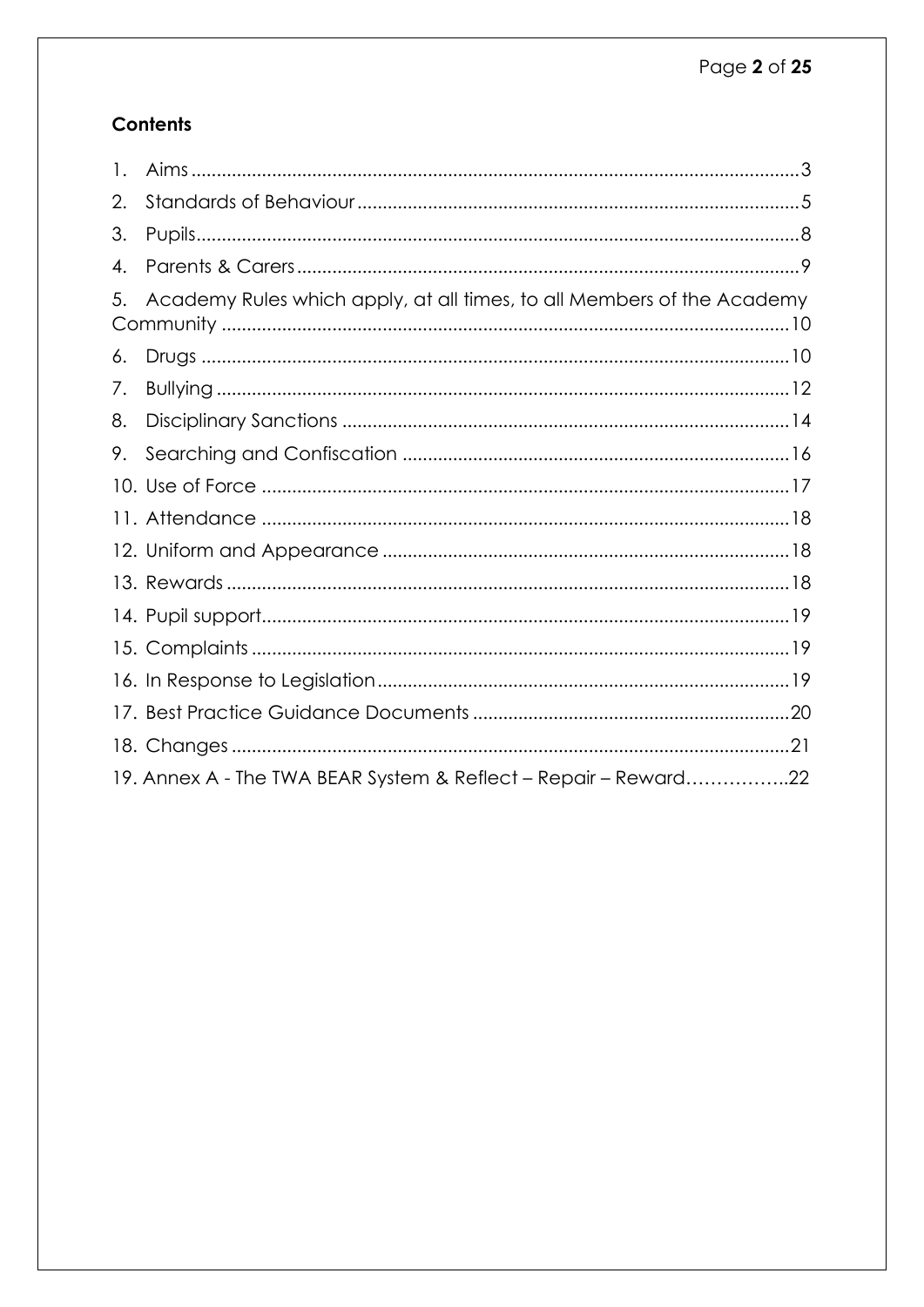#### <span id="page-2-0"></span>**1. Aims**

The Warwickshire Academy delivers education and care according to the individual needs of the pupil in a safe, positive, and predictable environment. Some pupils at the Academy will display challenging behaviour as a result of their communication difficulties and a lack of social skills or understanding. The following policy provides clear guidance and instruction on the methods by which our Academy community can promote positive behaviour through Positive Behaviour Management (PBM) principles. Approaches to behaviour are entirely dependent on the prevailing culture of The Warwickshire Academy, and it is therefore critical that practice related to behaviour is inclusive and person-centred.

This policy outlines what we expect from all our pupils, staff, and visitors to the Academy, in terms of their behaviour. It extends to all members of our Academy community and is written in line with current legislation, guidance, and best practice principles. Positive behaviour and selfdiscipline have strong links to effective learning and are vital for pupils to carry with them both during and after their time with us. The Warwickshire Academy believes that all pupils should know the standards of behaviour that are expected of them and take responsibility for promoting these standards. We encourage this through the use of the TWA BEAR System and Reflect – Repair – Reward. (See Annex A – 'BEAR – Behaviour – Engagement – Achievement – Respect')

We hope that by encouraging positive behaviour patterns we can promote good relationships throughout the Academy built on trust and understanding, and by using this policy we can support all of our pupils in developing a high level of social awareness and tolerance. We aim to ensure that all our pupils leave the Academy with the key skills they need to continue to progress to the best of their ability in all areas of life.

The Warwickshire Academy is dedicated to ensuring that our environment supports learning and the wellbeing of pupils and staff through a strong sense of community cohesion. Cooperation, support, and respect are the foundations of our community, and we work hard to provide a safe environment where pupils feel included in every aspect of Academy life and are comfortable to voice their opinions.

The Behaviour Policy confirms the Academy is committed to ensuring all young people:

- Achieve their full potential.
- Acquire the knowledge and skills relevant to life in a fast-changing world.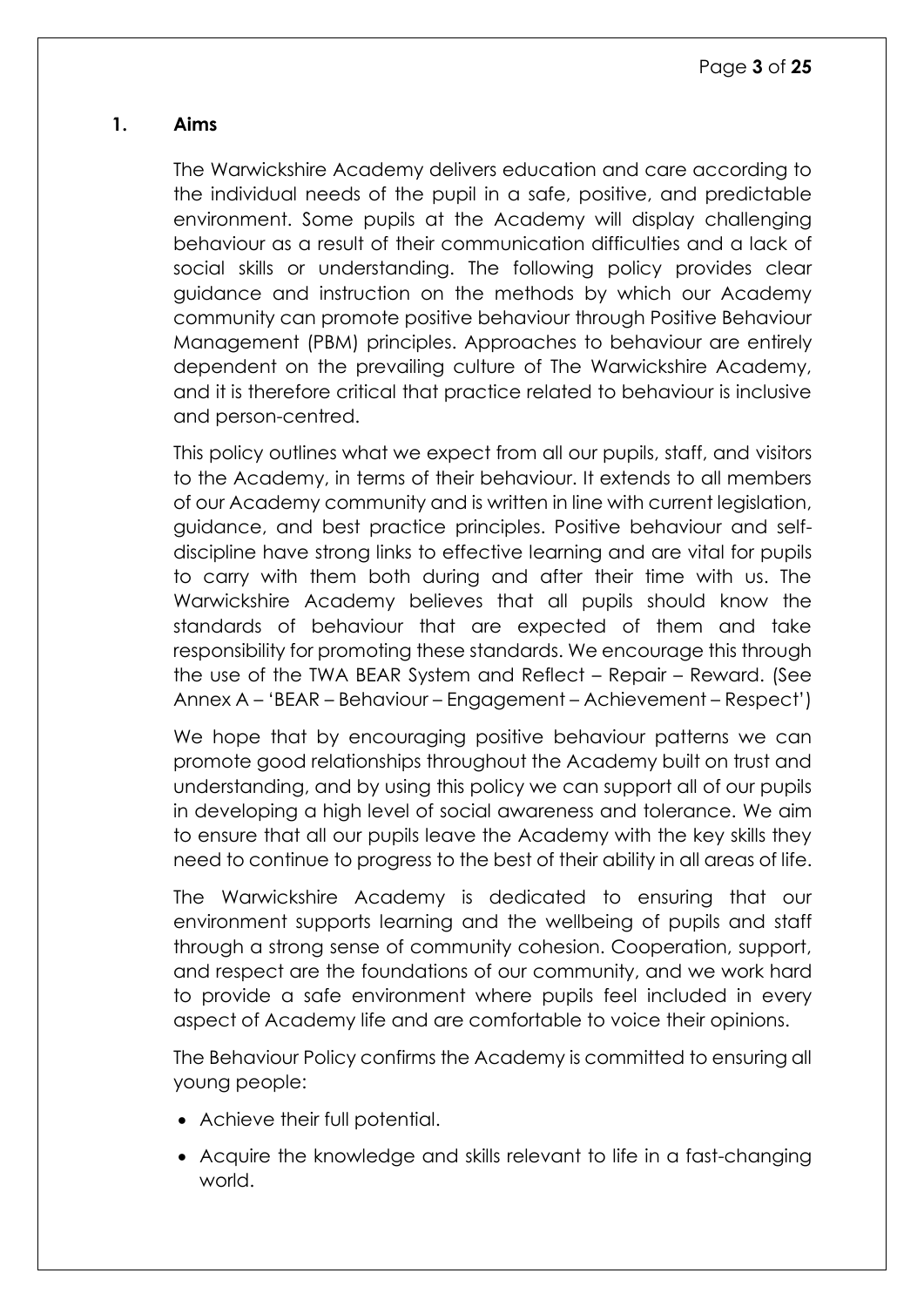- Develop as confident learners, able to take risks within a safe environment.
- Are curious, ambitious and take pride in their achievements.
- Achieve high standards in all they do.
- Develop as self-motivated independent and collaborative learners.
- Value and care for themselves and others in our community.
- Understand their rights and accept our responsibilities as citizens.
- Enjoy what they do and have fun.

To achieve these aims, the Academy will provide:

- A happy, healthy, safe and secure environment.
- Quality first teaching with individualised support.
- An exciting curriculum, based on the needs of the children which provides first-hand practical experiences. (Please refer to curriculum policy)
- A stimulating, evolving environment that provides calm rooms and a professionally resourced sensory room.
- A professional, skilled, highly motivated staff team.
- Academy leadership focused on continuous improvement.
- Opportunities outside the classroom, and the chance to extend our close links with the local community.
- This policy aims to determine the boundaries of acceptable and unacceptable behaviour and to determine how they will be fairly and consistently applied.

To achieve this, the Academy will:

- Make clear the expectations of positive behaviour, through the implementation of the TWA BEAR System and Reflect – Repair – Reward daily. (See Annex A)
- Reward achievements, awarding points for BEAR, verbal recognition and praise and certificates.
- Treat every member of the Academy as individuals and respect their rights, values, and beliefs by having individualised pupil profiles and support planes for every pupil.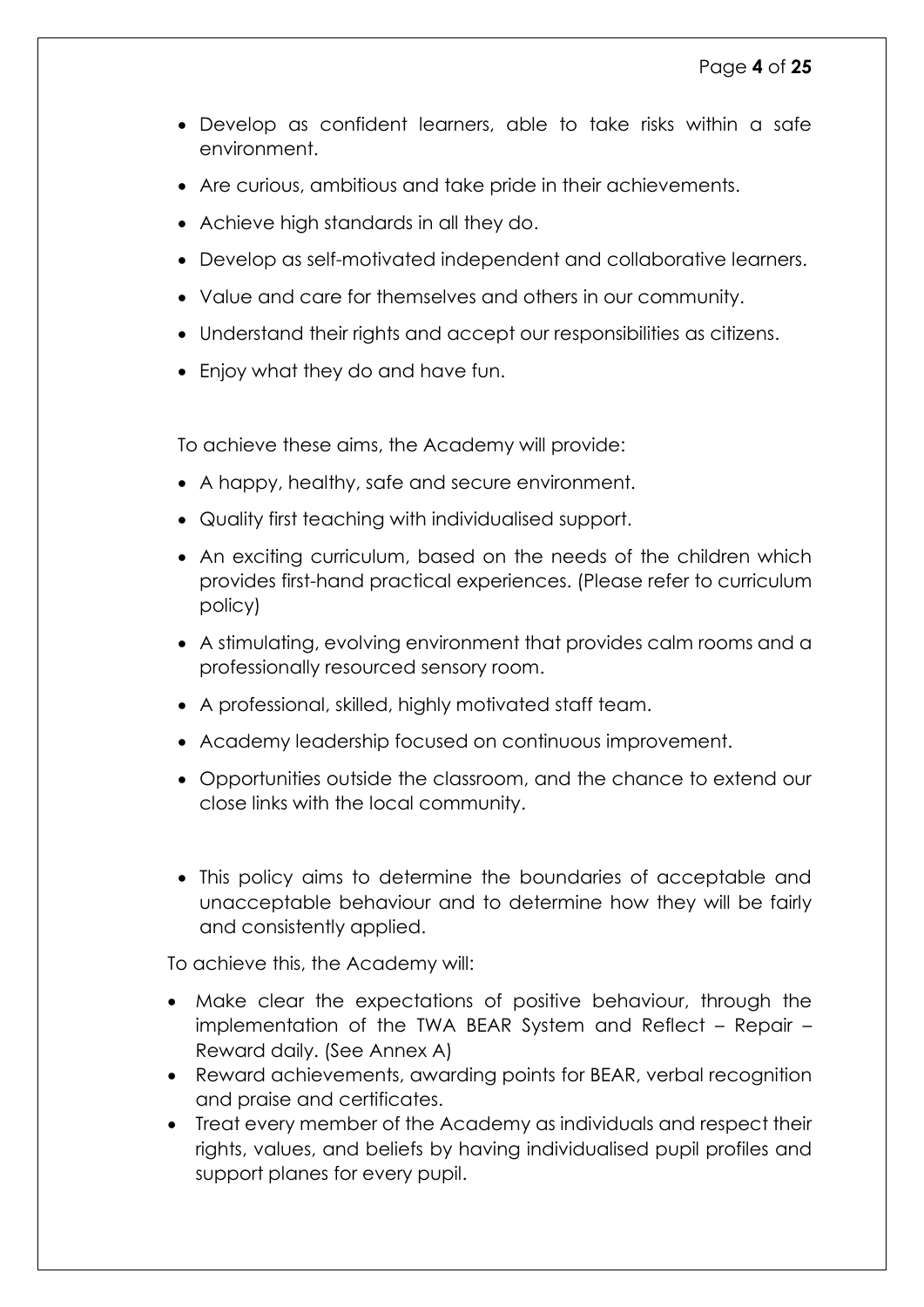- Create a zero-tolerance environment against all instances of bullying, physical, sexual violence and harassment or discrimination on the basis of race, gender, ability, or cultural differences.
- Provide positive examples for modelling behaviour throughout each school day.
- Promote good relationships and a sense of belonging to the Academy.
- Intervene early to reduce behaviours that challenge focusing on primary and secondary strategies as documented in individual behaviour support plans.
- Follow and apply BEAR and Reflect Repair Reward system consistently when responding to instances of unacceptable behaviour. Expectations and guidelines will be presented in classrooms and around the Academy and all staff will receive training on these. (See Annex A)

#### **2. Standards of Behaviour**

<span id="page-4-0"></span>The Academy understands that the first step to modelling positive behaviour is to lead by example, which means that all staff, volunteers, and anyone else who comes to the Academy must act responsibly and professionally and will never denigrate pupils or colleagues. We work hard to ensure that discipline is consistent across the Academy so that behaviour boundaries and natural consequences within BEAR and Reflect – Repair - Reward are clear to all and are applied fairly, proportionately, and without discrimination, considering SEN needs and disabilities as well as the additional challenges that some vulnerable pupils may face.

Staff are trained to deal with behavioural strategies as part of their continual professional development and are well informed of the extent of their disciplinary authority. We work closely with parents and carers to help them to understand their children and their behaviour. We believe that in conjunction with consistent behaviour boundaries, and reliable support systems, praise, and rewards for positive behaviour are an important part of building an effective learning community and this is a key part of daily life at TWA.

The Academy will report behaviour, positive and negative, to parents and carers regularly. We encourage parents/carers to communicate with the Academy if they have a concern about their child's behaviour, and we will do as much as is possible to support parents as and when they need it. We promote positive behaviour within the Academy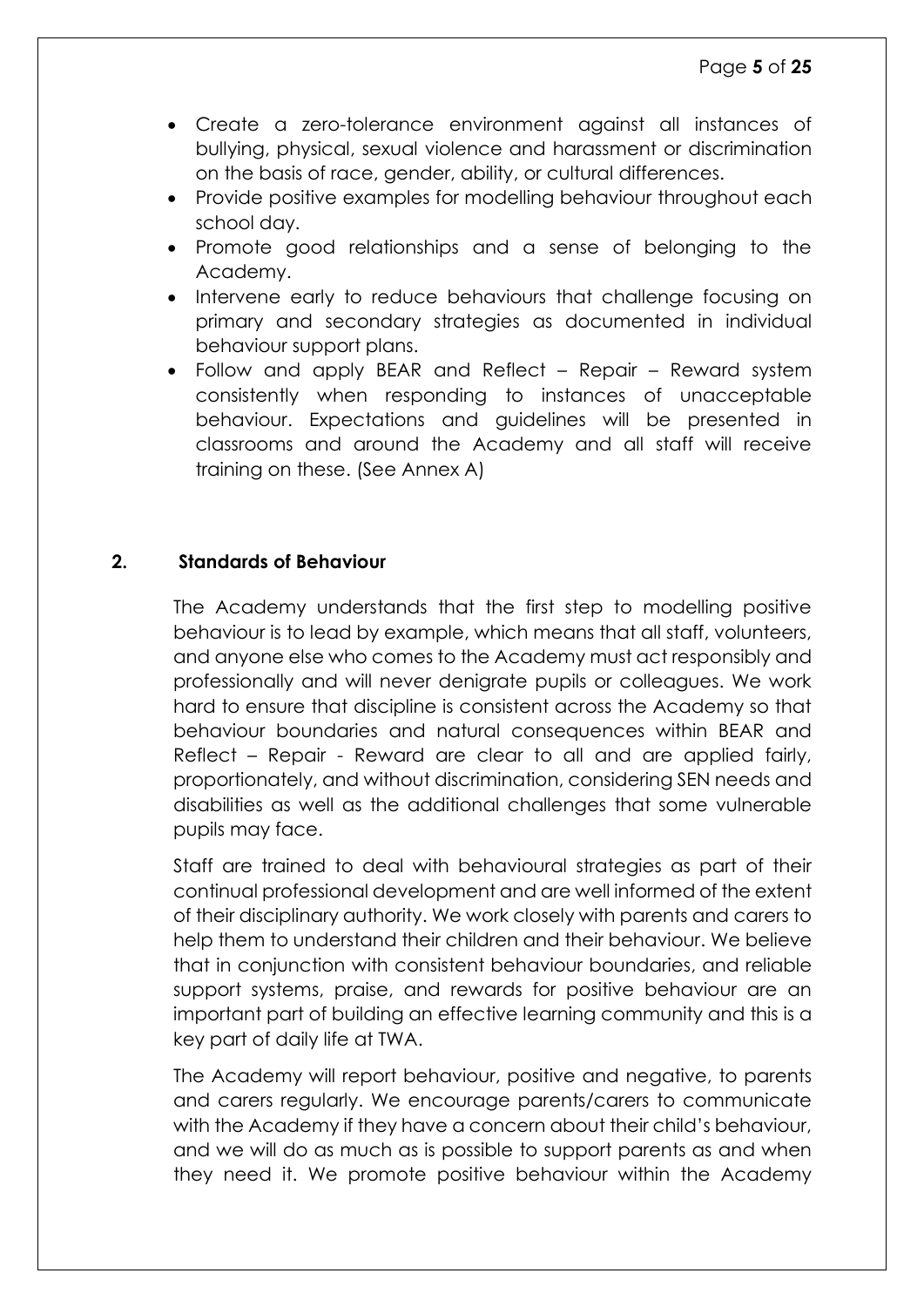curriculum and reminders of Academy rules and expected standards of behaviour will be presented in classrooms and situated around the Academy.

Staff are a constant presence around the Academy, in-between classes, during breaks in the day, and at lunchtimes, to check pupils are using the Academy grounds respectfully and behaving appropriately. We recognise where individual pupils are engaging in continuing disruptive behaviour, this can be as a result of unmet mental health needs. If such needs are identified, we will do all we can to ensure that the pupil receives appropriate support.

We recognise our legal duties under the Equality Act 2010 in respect of pupils with SEN and/or disabilities. Whilst all pupils identified with SEN and/or disabilities are covered under this behaviour policy, we recoanise that some pupils often require support that is different from, or in addition to, that required by their peers to take full advantage of the educational opportunities available to all pupils.

A Behaviour Support Plan will be used for pupils whose SEN and/or disabilities cause them to display challenging behaviour. The Positive Behaviour Support process is further defined in the Positive Behaviour Support and Physical Intervention Policy and should be referred to for extended detail in this area.

Advice will be sought from external agencies where necessary to assist with putting in place appropriate support strategies, which will be monitored and reviewed regularly. Please read the Academy's Special Educational Needs Policy for more information. The Academy will take all reasonable measures to ensure the safety and wellbeing of all pupils and staff, and this includes protection from bullying. We aim to combat bullying and other harmful behaviour using, amongst others, preventative strategies through the active development of pupils' social, emotional and behavioural skills. (Please refer to the Positive Behaviour Support and Physical Intervention Policy for further clarification on these areas)

Positive behaviour and areas for concern will be reported on using the Academy MIS and this will be used to monitor rewards and sanctions daily. This data will then be used to further inform identifying issues and actions to improve and sustain positive behaviour throughout the Academy.

2.1. Positive Behaviour Support (PBS)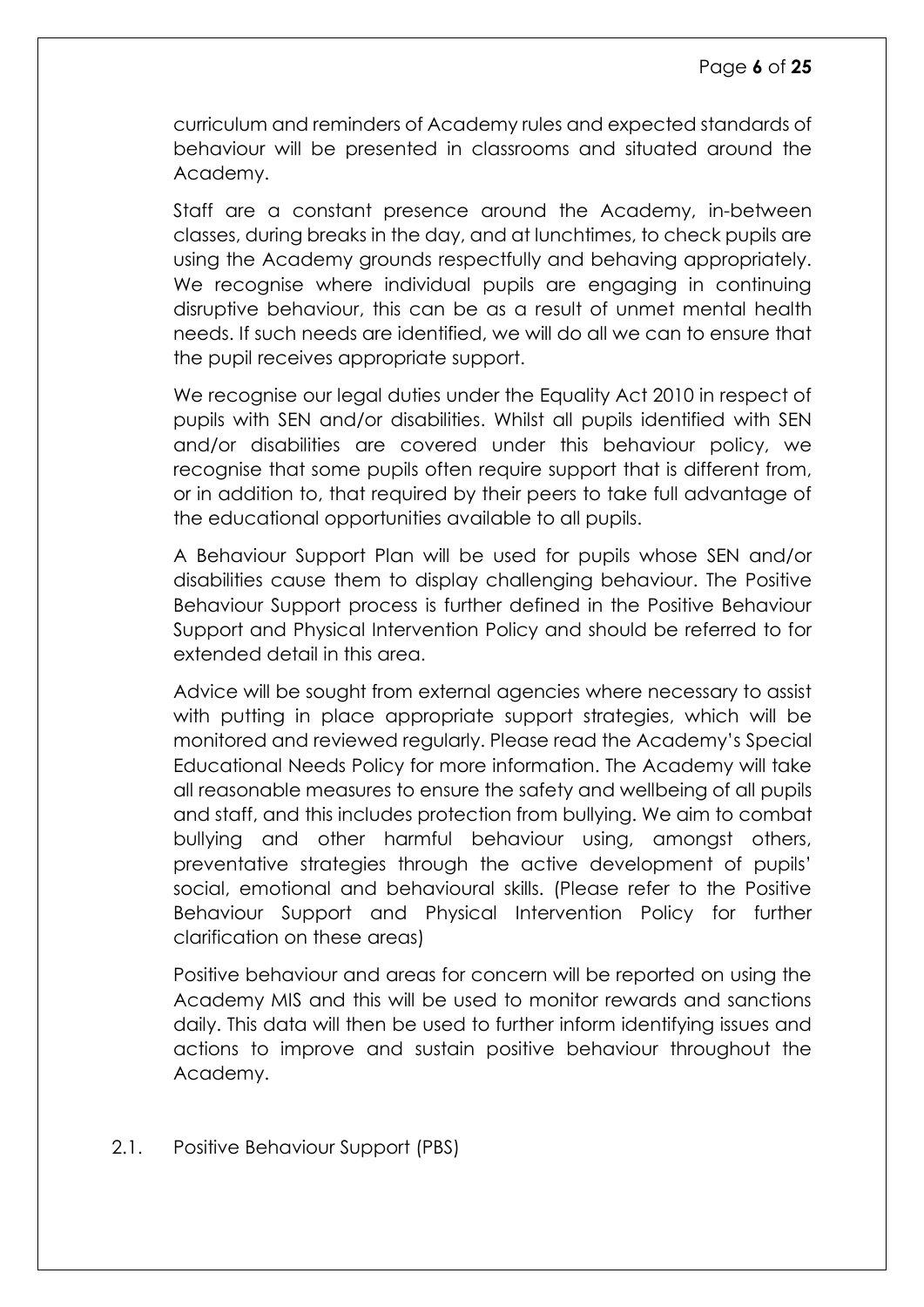Research evidence shows that Positive Behaviour Support (PBS) is effective in supporting learners with behaviours that challenge.

The characteristics of PBS are:

- It is based on an understanding of why, when and how behaviours happen and what purposes they serve (via the process of functional analysis)
- Focuses on altering triggers for behaviour (in order to reduce the likelihood of the behaviour occurring)
- Uses skill teaching as a central intervention (as a lack of critical skills is often a key contributing factor in the development of behavioural challenges)
- Uses changes in quality of life as both an intervention and outcome measure
- Achieves reductions in behaviour as a side-effect of the above.
- Has a long-term focus (in that behaviours that challenge are often of a long-term nature and successful interventions, therefore, need to be maintained over prolonged periods)
- Has a multi-component focus (reflecting that the fact that challenging behaviours are often multiply determined and also that users typically display multiple forms)
- Eliminates the use of punishment approaches.
- Includes both proactive strategies for changing behaviour and reactive strategies for managing behaviour when it occurs (because even the most effective change strategies may not completely eliminate risk behaviours from behavioural repertoires - Please refer to the Positive Behaviour Support and Physical Intervention Policy for further details)
- It is important to acknowledge and reinforce positive behaviour in order to have a proactive approach to behaviour. We believe that it is vital to use all opportunities to teach and reward positive behaviour; this needs to be taught in a way that is relevant to individuals and the rewards need to be relevant to the individual. Communication of behaviour expectations, praise or reward need to be understood by pupils and it is important to consider how to support their understanding. Throughout the curriculum, positive behaviour is reinforced and rewarded, and we aim to reinforce positive behaviours rather than using a punishment based system and responding to negative behaviours. The TWA BEAR System and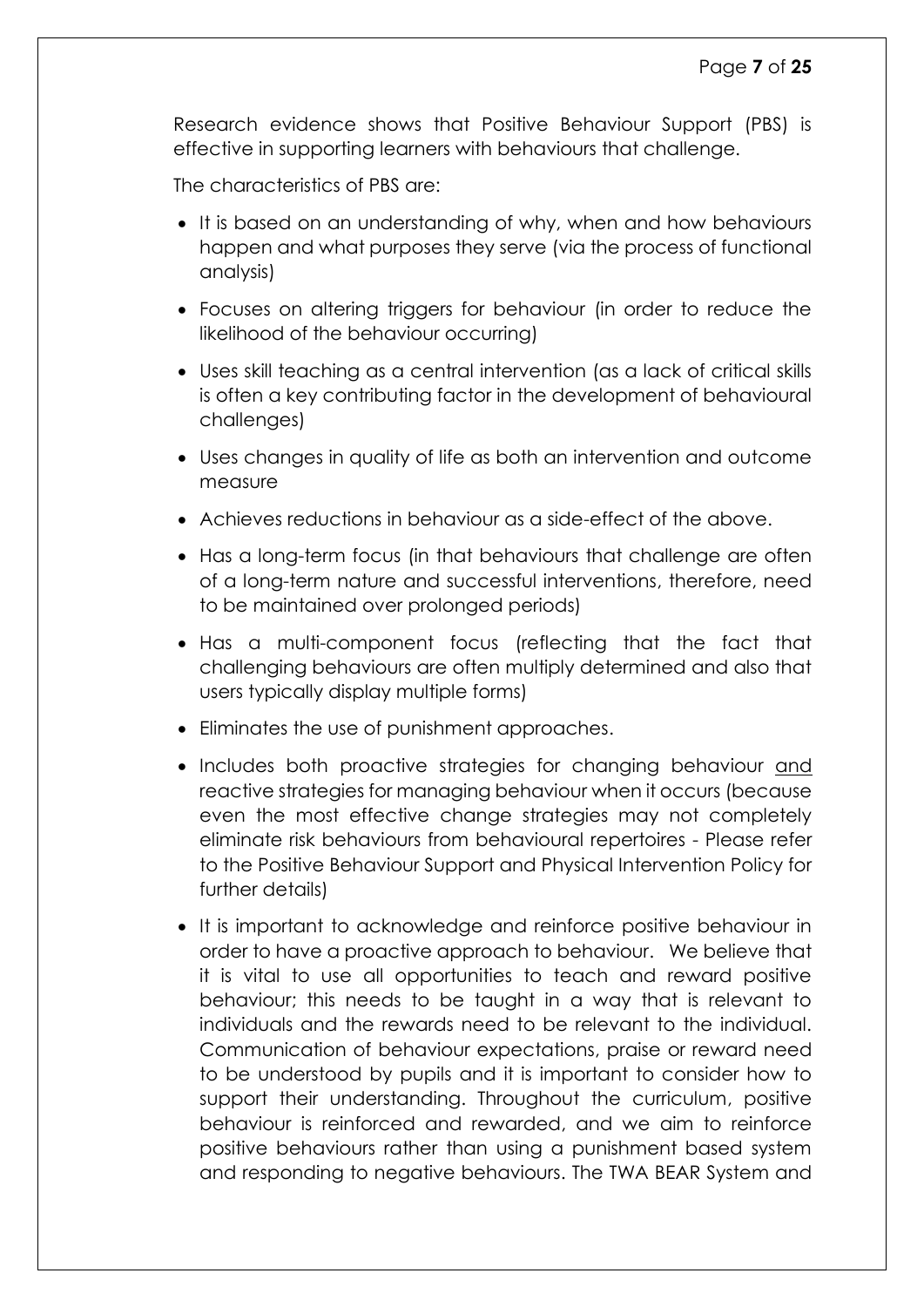Reflect – Repair – Reward culture works equally to reward and celebrate good behaviour, whilst providing natural consequemces.

#### <span id="page-7-0"></span>**3. Pupils**

The Academy expects all of its pupils to show respect to one another which is a key strand within the BEAR System, to Academy staff, and anyone else that they may meet. Incidents of bullying, denigration, or bringing intentional harm to other pupils or staff will not be tolerated. Pupils are ambassadors for our Academy even when off Academy premises, and we expect them to act accordingly. They are expected to follow the expectations set out by BEAR, listen, follow instructions by staff, and accept and learn from any sanctions that they receive. This extends to any arrangements put in place to support their behaviour, such as bespoke intervention sessions and / or external agency sessions.

Academy work and homework should be well presented, completed to a high standard, and handed in on time. The Academy asks that pupils carefully read and then sign our home-Academy agreement to show that they have understood what is expected of them and acknowledge the responsibility that they have for their own behaviour.

Under no circumstances will illegal or inappropriate items be brought into the Academy, and all pupils will respect and look after the Academy premises and environment. The following behaviour is regarded as completely unacceptable and will result in parents being contacted and appropriate interventions being implemented. Each incident will be reviewed under each individual circumstance.

- Verbal abuse to staff and others
- Verbal abuse to pupils
- Physical abuse to/attack on staff
- Physical abuse to/attack on pupils
- Indecent behaviour
- Damage to property
- Use of illegal drugs
- Use of other substances including psychoactive substances (formally known as 'legal highs')
- Alcohol consumption
- Theft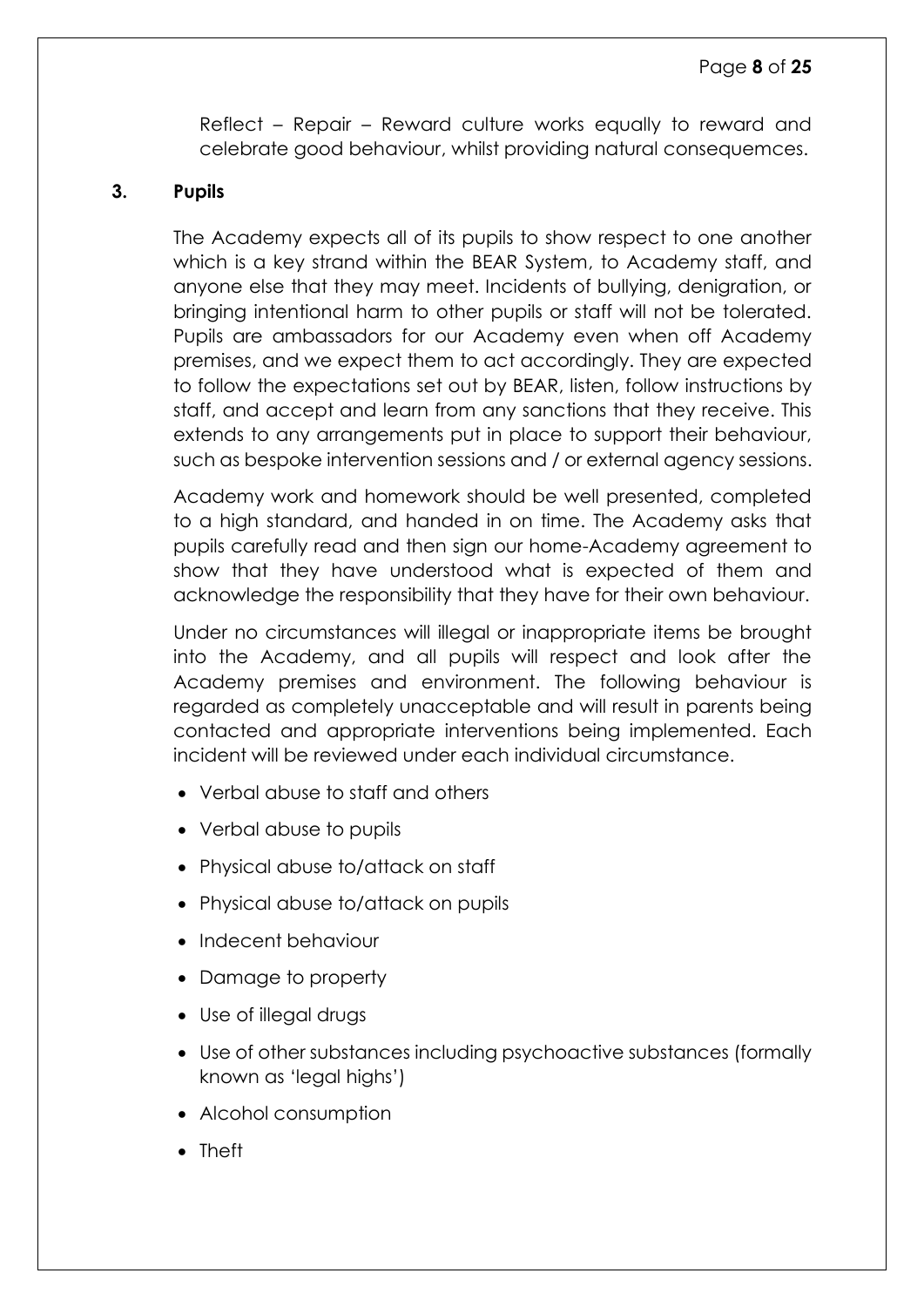- Serious actual or threatened violence against another pupil or a member of staff
- Sexual abuse or assault
- Possession of an illegal drug
- Supplying an illegal drug
- Carrying an offensive weapon
- Arson
- Unacceptable behaviour which has previously been reported and for which Academy sanctions and other interventions have not been successful in modifying the pupil's behaviour.

#### <span id="page-8-0"></span>**4. Parents & Carers**

Parents and carers play a big part in ensuring that their children are responsible for their own behaviour in Academy. We ask that parents agree to the Academy's policies to indicate that they will respect and support the manner in which behaviour is managed and the authority of the Academy staff.

Building Academy life into a natural routine ensuring that your child is at the Academy on time, appropriately dressed, rested, and equipped will encourage your child to adhere to the expectations of the Academy and procedures. We ask parents and carers to work with the Academy in support of their child's learning, which includes informing the Academy of any additional special education needs or personal factors that may result in their child displaying unexpected behaviour daily.

We ask that parents are prepared to attend meetings at the Academy with staff or the Headteacher to discuss their child's behaviour and to adhere to any parenting agreements put in place. In the rare case of exclusions, we ask that parents and carers to provide appropriate supervision for their child during the time that they are excluded from the Academy, support their child with work sent home by the Academy and, if necessary, to attend a reintegration meeting at the Academy with their child.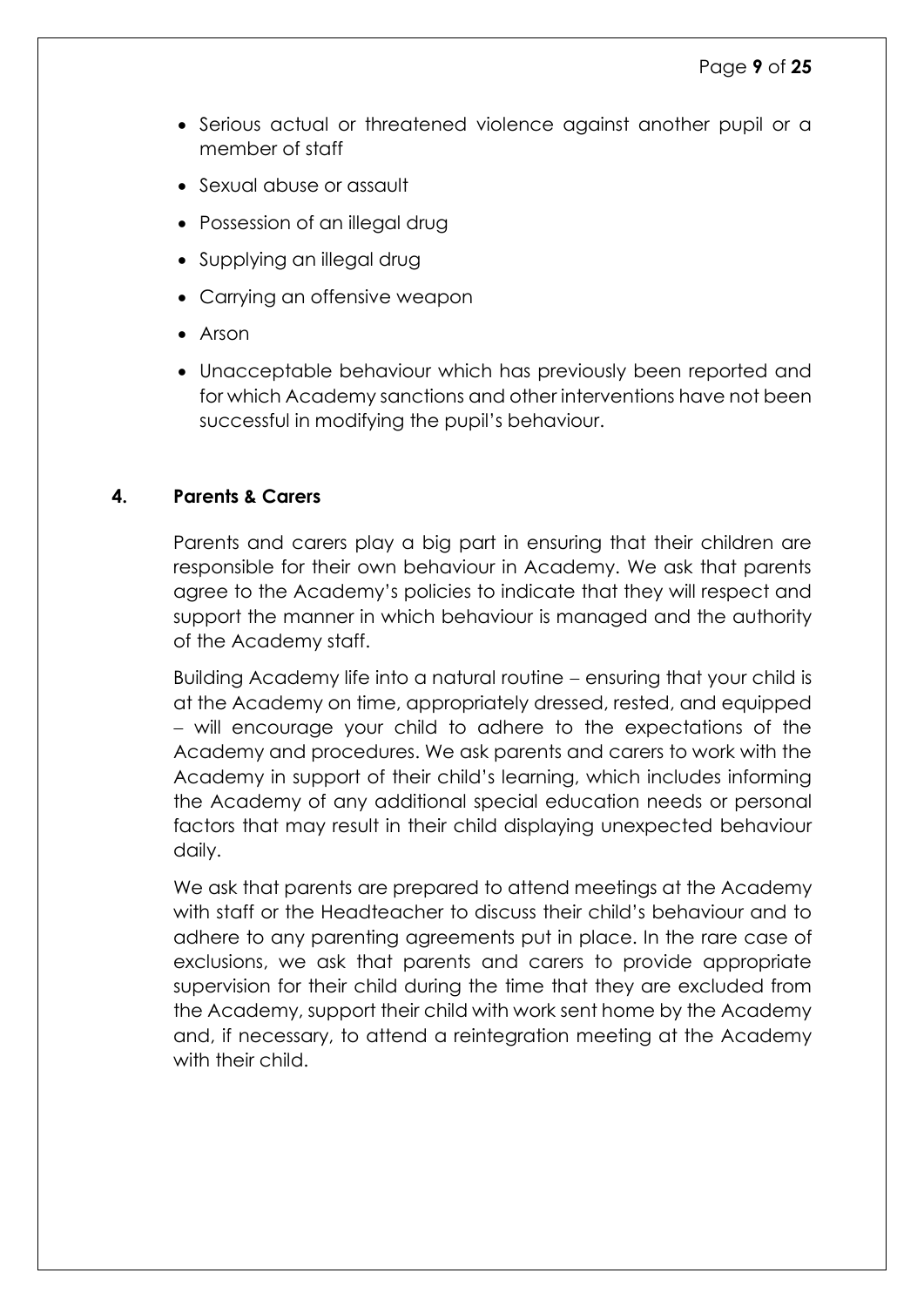#### <span id="page-9-0"></span>**5. Academy Rules which apply, at all times, to all Members of the**

#### **Academy Community**

- Be on time.
- Keep your appearance smart and tidy, and wear Academy uniform whilst travelling to and from Academy.
- Rude, derogatory, racist, or defamatory language will not be tolerated and will be recorded on the MIS system alongside restorative intervention.
- Be considerate of your peers and the extended community.
- Be polite and respectful at all times. This applies to staff, other pupils, any visitors to the Academy, and to members of the general public.
- Take care of your environment, both on the Academy site and outside, and keep it tidy. Do not litter and do not vandalise property in any way.
- Unauthorised absence from Academy will be acted upon.
- Health and safety equipment is only for use in emergency situations and should not be tampered with under any circumstances.
- Follow staff requests at all times to keep you safe.

The following items are not allowed in Academy under any circumstances:

- Alcohol and drugs including psychoactive substances.
- E-Cigarettes, Cigarettes, matches, and lighters.
- Weapons of any kind.
- Material that is inappropriate or illegal for children to have; such as racist or pornographic material.
- Gambling is not allowed on Academy property.

#### <span id="page-9-1"></span>**6. Drugs**

The Academy will not tolerate drug use of any sort on Academy property or during off-site Academy activities. The Academy takes its anti-drugs policy very seriously and will discipline any person found to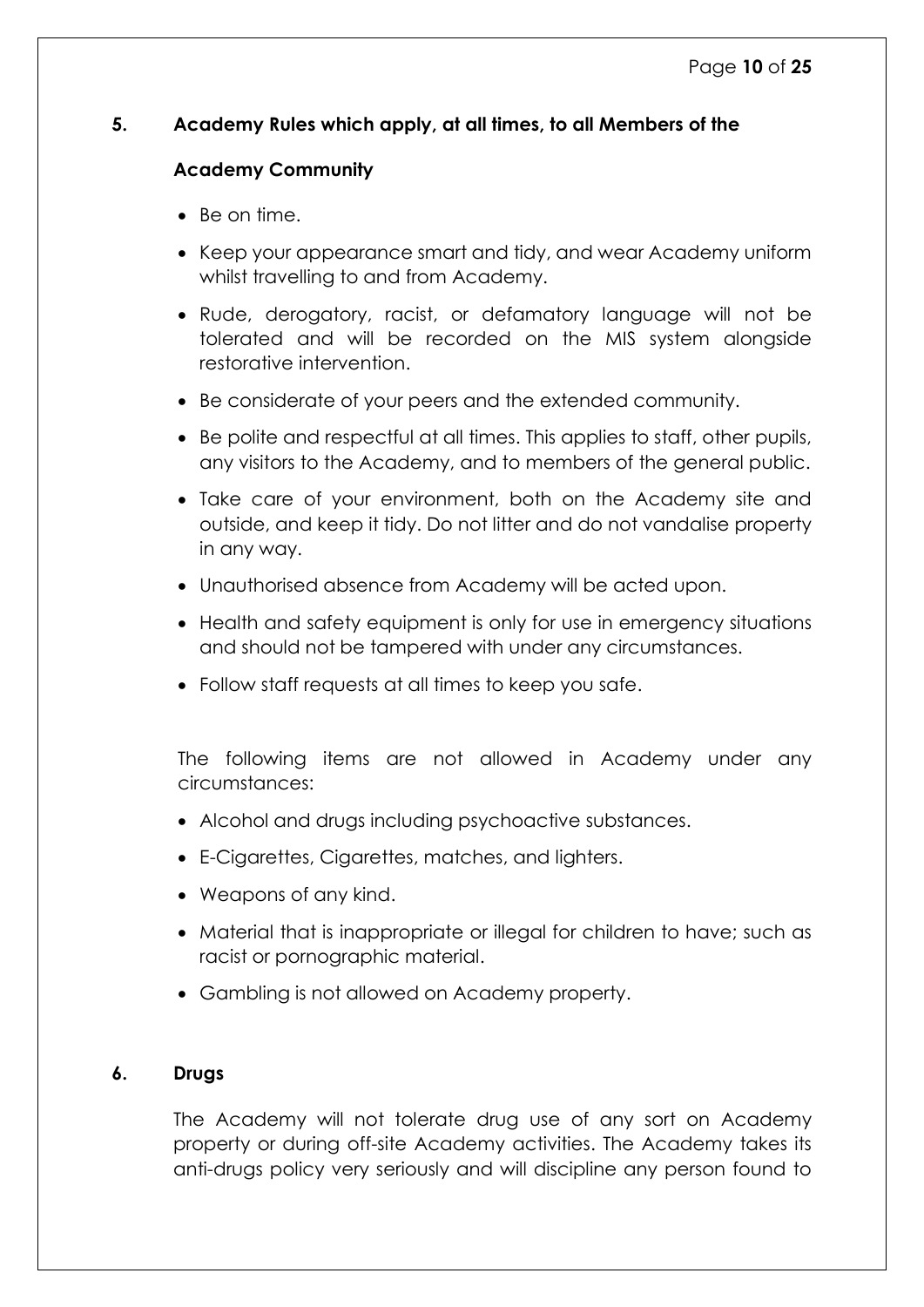be in possession of drugs. This includes solvents and any other substance that can be misused or harmful. Pupils could be excluded if they are found to be involved in drug-related incidents. This includes supplying, possessing, or taking drugs.

We recognise that drug use can be a symptom of other problems and, where appropriate, we will involve or refer pupils to other services. Within our Academy the following guidelines apply to the possession or use of drugs, alcohol, and tobacco on Academy premises:

#### **Tobacco**

In line with legislation, the Academy has a policy of No Smoking in the building or on the Academy site. Prescription drugs carrying, supplying, or taking prescription drugs illegitimately could result in exclusion.

#### **Non-prescription drugs**

Some over-the-counter drugs can be harmful if misused. We advise that pupils should not carry these in the Academy. If they need medication this will need to have been arranged officially with the Senior Leadership Team and / or the Pastoral Manger.

#### **Medication**

We are aware that it may be necessary for some pupils to take medication during the Academy day. Parents/carers should make the Academy aware of this in writing as soon as their child starts taking the medication.

#### **Solvents**

The Academy will ensure that potentially harmful substances are stored safely, and pupils will be supervised carefully where such substances are used in the course of their work. The use of aerosol deodorants will be discouraged because of the potential risks to people with asthma or other bronchial problems.

#### **Illegal substances**

No illegal or illicit substances should be brought to the Academy or used on Academy premises.

#### **Alcohol**

Consuming, carrying or supplying alcohol is strictly prohibited.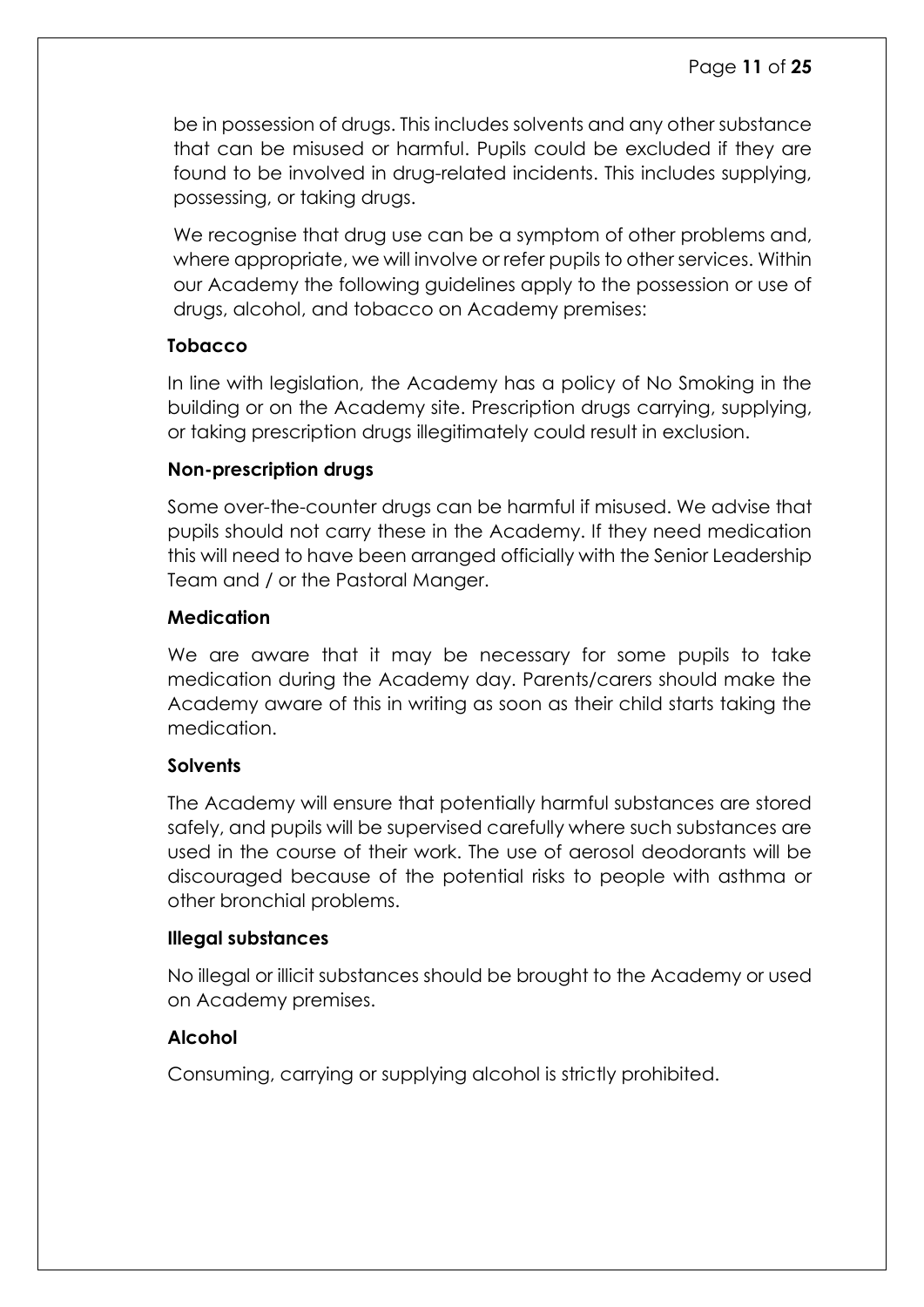#### <span id="page-11-0"></span>**7. Bullying**

According to the DfE document 'Preventing and Tackling Bullying – Advice for Headteachers, staff and Governing Bodies' (2017), bullying may be defined as:

*'Behaviour by an individual or group, repeated over time, that intentionally hurts another individual or group either physically or emotionally'.* 

Specific types of bullying include those relating to:

- Race, religion, culture, or gender
- SEN or disabilities
- Appearance or health conditions
- Sexual orientation
- Young carers or looked after children or otherwise related to home circumstances.
- Sexist or sexual bullying.

Bullying can take place, between pupils and staff, parents and staff or between staff; by individuals or groups; face-to-face, indirectly or using a range of cyber bullying methods. Acts of bullying can include:

- Name-calling
- Taunting
- Mocking
- Making offensive comments
- $\bullet$  Kicking
- Hitting
- Pushing
- Taking belongings
- Inappropriate text messaging and emailing
- Sending offensive or degrading images by phone or via the internet e.g., via Social Networking sites
- Producing graffiti
- Gossiping
- Excluding people from groups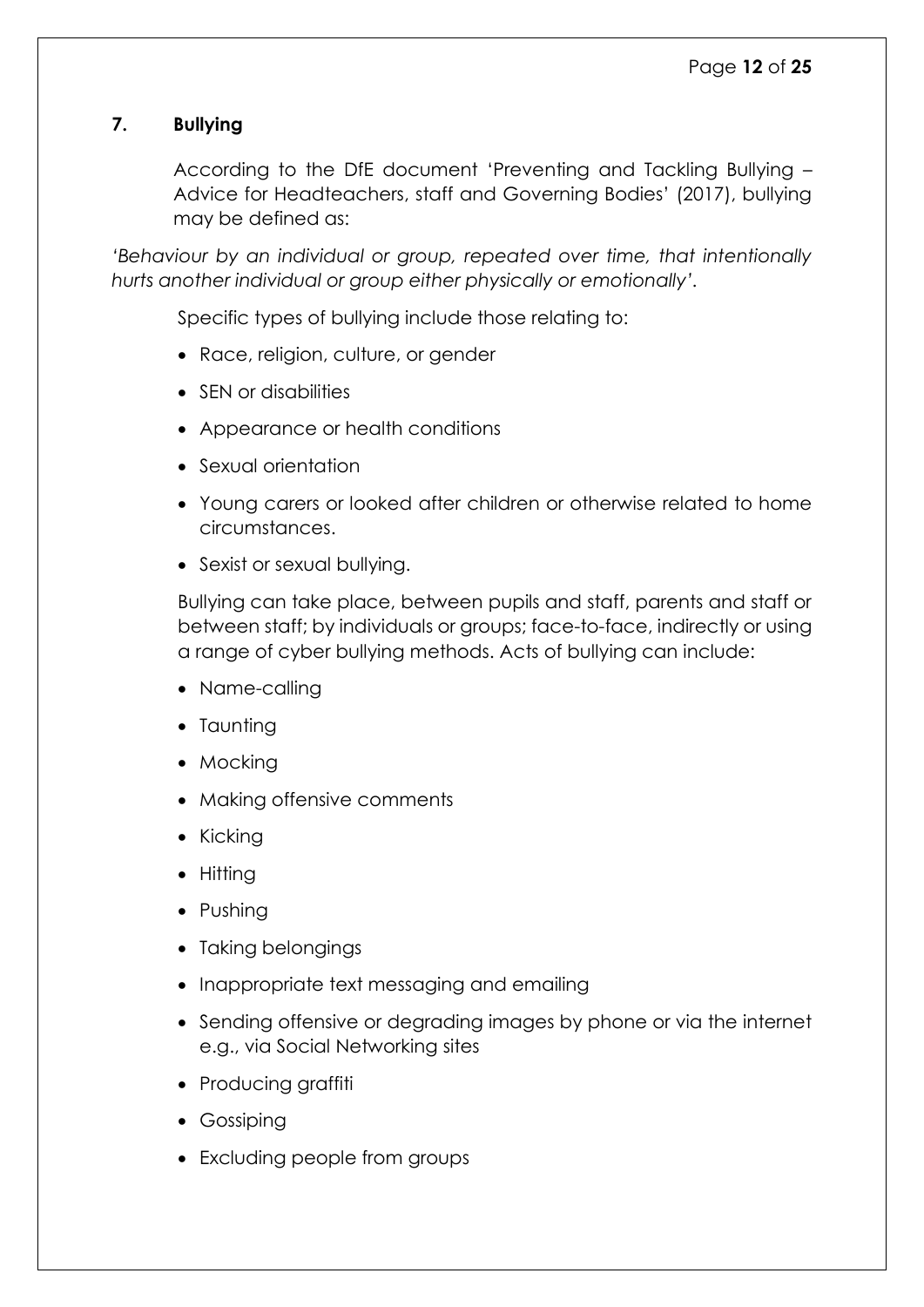• Spreading hurtful and untruthful rumours.

Cyber bullying can be defined as the use of information and communication through technology particularly; mobile phones, tablets, the internet, to deliberately upset someone else. Cyber bullying that occurs while pupils are under the Academy's direct supervision will be dealt with in line with this Policy and the Anti-Bullying Policy directly.

In cases where cyber bullying occurs while pupils are outside the Academy's direct supervision (i.e., at home), parents and carers will be encouraged to report these incidents to the police as criminal laws (such as those pertaining to harassment, threatening, and menacing communications) may apply. The Academy, wherever possible, will support parents and carers in this.

The Warwickshire Academy intends to make sure that all pupils feel safe at Academy and accepted into our Academy community. Our ethos is one of inclusion and equality; bullying of any kind is regarded as a very serious breach of our behaviour policy and will not be tolerated, whether it is a one-off incident or an ongoing campaign. Bullying can be verbal or physical, by person or by electronic means, on-line or written means and can be directed at both staff and pupils. The Academy practices a preventative strategy to reduce the chances of bullying using primary and secondary strategies to effectively manage behaviours that challenge detailed in individual behaviour support plans.

It is made very clear to pupils what is expected of them in terms of respecting their peers, members of the public, staff, and any intentional breach of this will result in disciplinary action. If an allegation of bullying arises, the Academy will:

- Take it seriously and record the incident on the Academy MIS.
- Act as quickly as possible to establish the facts.
- Record and report the incident; depending on how serious the case is, it may be reported to the Headteacher.
- Provide support and reassurance to the victim.
- Make it clear to the 'bully' that this behaviour will not be tolerated. If there is a group of people involved, they will be spoken to individually and as a whole group. It is important that children who have harmed another, either physically or emotionally, redress their actions, and the Academy will make sure that they understand what they have done and the impact of their actions.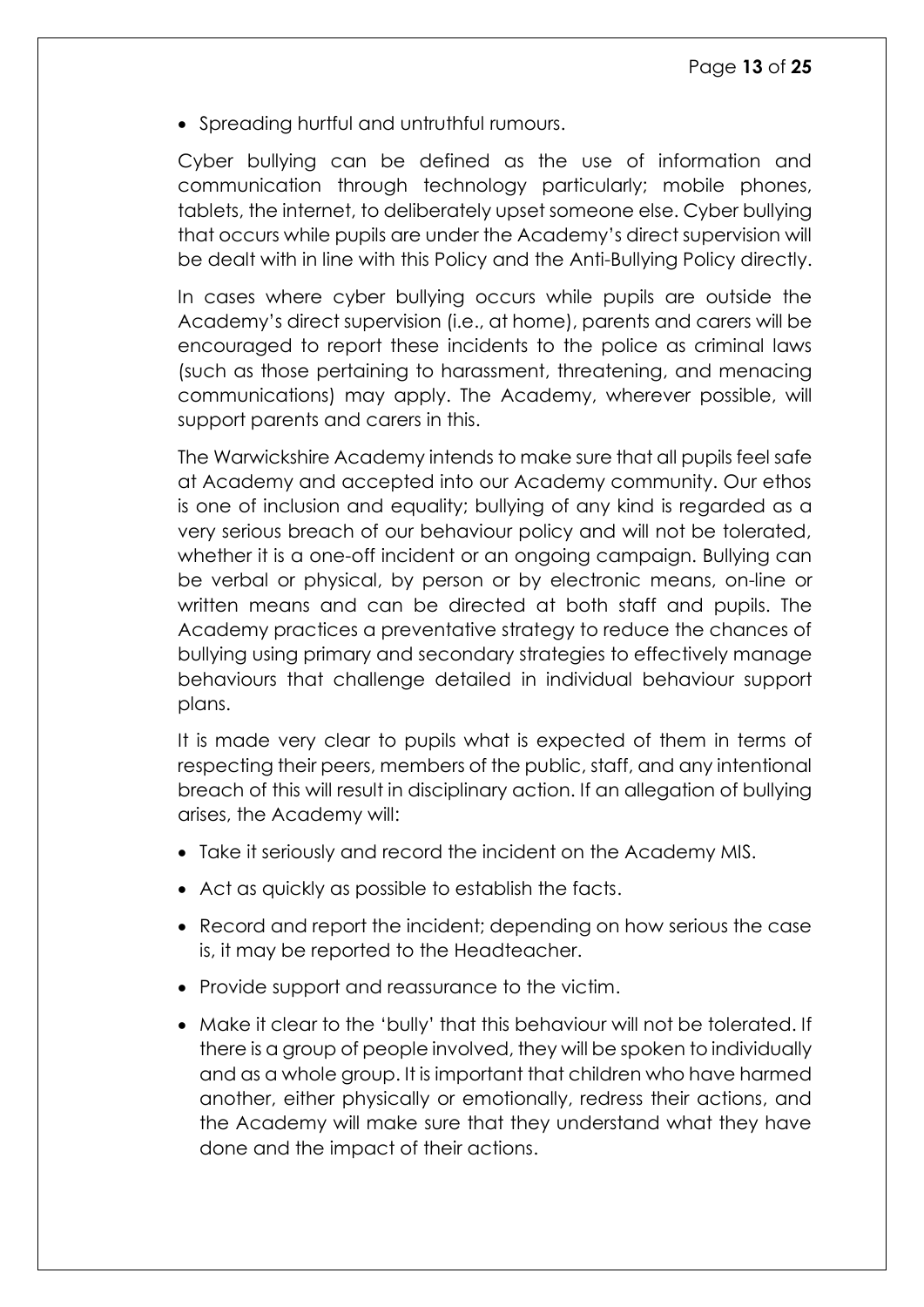- Ensure that BEAR and Reflect Repair Reward is used as a consequence of the behaviour, in correlation to the seriousness of the incident and further intervention is put in to place to prevent further behaviour.
- A fixed term exclusion may be considered in cases of repeated bullying. Academies are required to comply with the new equality duty 'The Equality Act 2010'.

#### **Tackling Bullying**

The public sector equality duty has three aims:

- 1. Eliminate unlawful discrimination, harassment, victimisation, and any other conduct prohibited by the Act.
- 2. Advance equality of opportunity between people who share a protected characteristic and people who do not share it.
- 3. Foster good relations between people who share a protected characteristic and people who do not share it.

The aim of any TWA anti-bullying intervention is to safeguard and support the victim, effectively manage, and modify the behaviour of the bully with a view to prevent, de-escalate and stop further incidents of harmful behaviour. (Please refer to the Anti-Bullying Policy for further information)

#### <span id="page-13-0"></span>**8. Disciplinary Sanctions**

Section 91 of the Education and Inspections Act 2006 introduced a statutory power for teachers and certain other staff to discipline pupils. The Academy operates the TWA BEAR System and Reflect – Repair – Reward to embed natural consequences in response to behaviours that challenge. The Warwickshire Academy makes use of natural consequences according to the severity and frequency of any behaviour within the daily sessions of Reflect – Repair – Reward and further intervention and 1-2-1 sessions where required. At a lower level, staff make use of their training in PBM primary and secondary strategies and strategies to intervene early with behaviours that challenge. Staff are also able to set after Academy detentions should the behaviour be at an appropriate level of severity or frequency.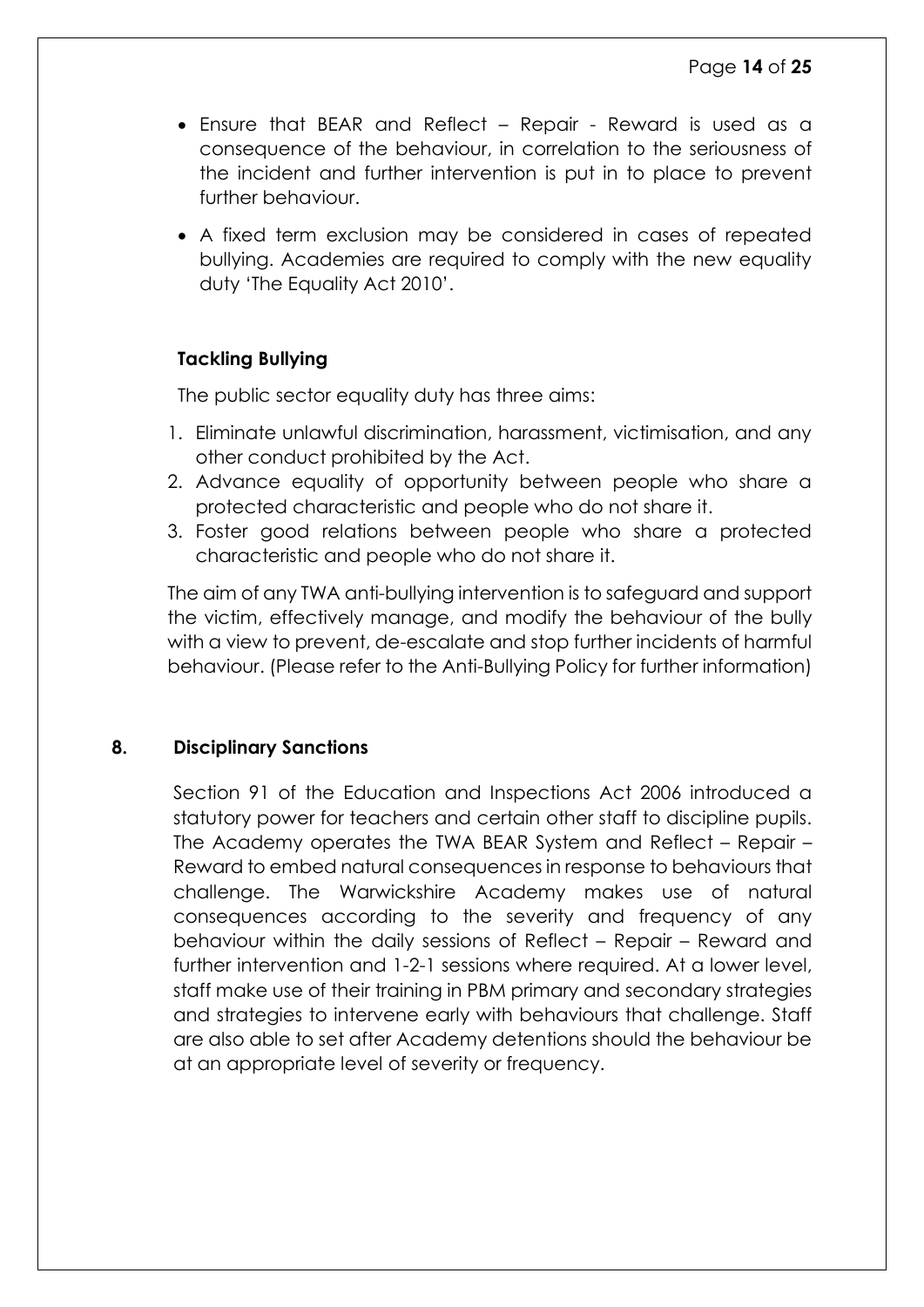#### **Methods of disciplinary sanctions that are not acceptable:**

#### **Corporal Punishment**

All forms of corporal punishment are forbidden. The term corporal punishment should be taken to cover any intentional application of force including slapping and rough handling. It does not however prevent staff from taking necessary action in relation to the guidelines for restraining a pupil.

#### **Use of Medication**

The withholding of medication or medical or dental treatment as a punishment is prohibited.

#### **Deprivation of Food and Drink**

Pupils require food and drink to be provided regularly to meet their physical and emotional needs. To deprive or deny access to the amounts and range of food and drink normally available to them within the Academy or home is prohibited. It is also inappropriate to force a pupil to eat foods, which they dislike. It is right however to encourage a pupil to try a wide range of foods.

#### **Deprivation of Sleep**

Apart from the grave psychological damage deprivation of sleep could inflict, it could also seriously affect the physical health of the pupil.

#### **Intimate Physical Searches**

Such searches are totally unacceptable though occasionally a search of a pupil's clothing may be necessary e.g., for weapons or possible toxic substances (see searching and confiscation). These searches should be only carried though by the Headteacher or his/her delegated senior staff member, with an additional staff member present.

#### **Physical Restriction of Liberty**

The use of accommodation to physically restrict the liberty of any child is prohibited.

#### **The Use of Educational Activities**

Such as essay writing and the writing out of lines should be avoided, as they are unproductive.

#### **The Use of Distinctive or Inappropriate Clothing**

Requiring a child or young person to wear distinctive or inappropriate clothing.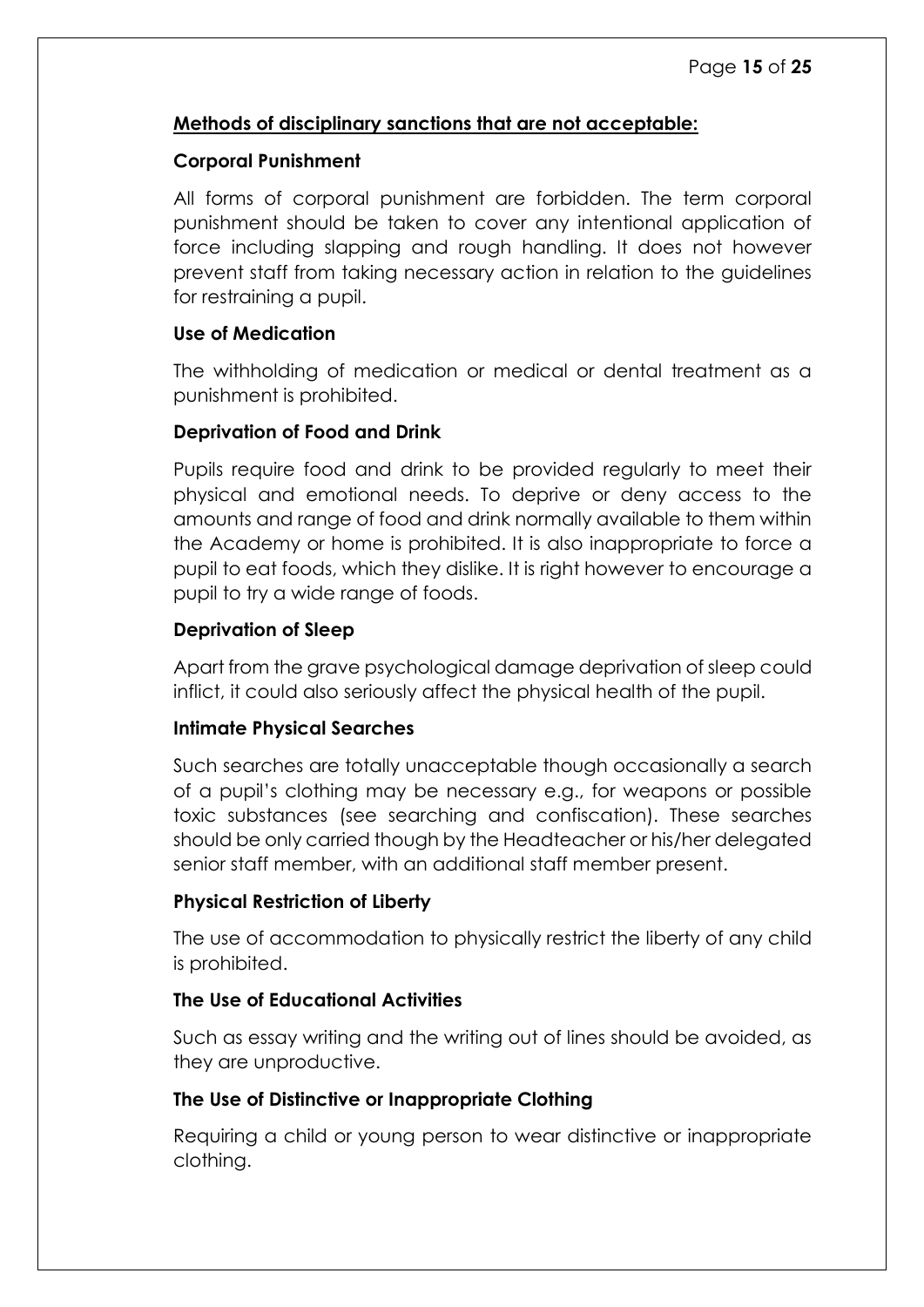#### **The Use of Fines**

Fines should not be imposed other than fines by way of reparation. All forms of reparation will be supported by a letter home to parents/carers.

#### <span id="page-15-0"></span>**9. Searching and Confiscation**

Following guidance set out by the Education and Inspections Act 2006 and Screening, Searching and Confiscation – Advice for Headteachers, Staff and Governing Bodies – April 2012, our members of staff are authorised to use confiscation as a disciplinary sanction if it is lawful. This means that staff may confiscate or seize items in the possession of pupils that are illegal or banned by the Academy.

It is our first priority to ensure that pupils are in a safe and secure environment when they are in our care, and any items that may jeopardise the safety of other pupils or themselves will be taken off pupils without notice. Staff or someone who has lawful control of the child can search a pupil with their permission to look for any item that the Academy's rules say must not be brought into Academy.

Headteachers and other members of staff authorised by them have the power to search a pupil without the pupil's consent if they suspect they are in possession of 'prohibited items.' Prohibited items that can be searched for without consent include, but are not restricted to:

- Knives or weapons
- Alcohol
- Illegal drugs
- Psychoactive substances (formally known as 'legal highs')
- Stolen items
- E-cigarettes, tobacco, and cigarette papers
- Fireworks
- Pornographic images
- Any article that the member of staff (or other authorised person) reasonably suspects has been, or is likely to be, used:
- a)to commit an offence
- b) to cause personal injury to, or damage to the property of, any person (including the pupil)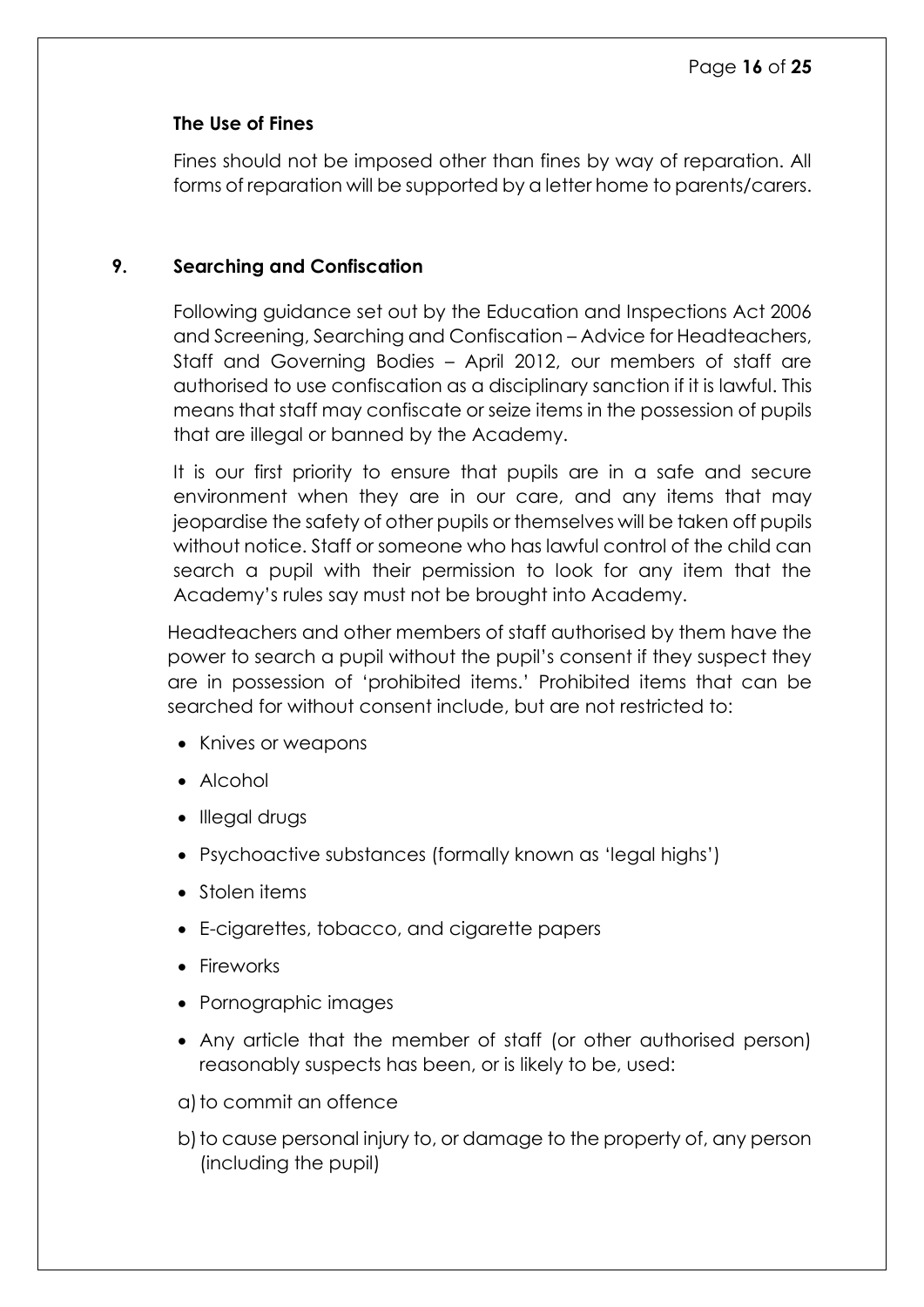The Education Act 2011 allows for staff seizing an electronic device to examine any data or files on the device if they think there is good reason to do so. These data or files may be erased before returning the item if they believe there is good reason to do this. Any cigarettes and ecigarettes confiscated in Academy will be destroyed. Should a search & confiscation be necessary, a search record will be completed and held on file.

#### <span id="page-16-0"></span>**10. Use of Force**

In order to maintain the safety and welfare of all our pupils, it may sometimes be necessary to use reasonable force on a pupil, as permitted by law. Section 93 of the Education and Inspections Act 2006 enables all Academy staff to use such force as is reasonable in the circumstances to prevent a pupil from doing, or continuing to do, any of the following:

- 1. Committing any offence (or, for a pupil under the age of criminal responsibility, what would be an offence for an older pupil)
- 2. Causing personal injury to, or damage to the property of, any pupil (including him or herself)
- 3. Prejudicing the maintenance of good order and discipline at the Academy or among any pupils receiving education at the Academy, whether during a teaching session or otherwise.

The Academy does not encourage the use of force and it will be used only in special circumstances. There is no definition of when it is reasonable to use force, and every situation will have to be judged by the person in charge at that time. The degree of force used should be the minimum needed to achieve the desired result.

All staff at the Academy are fully trained in PBM, and have the authority to use force when reasonable, and this extends to any other person whom the Headteacher has given the responsibility to be in charge or in control of the pupils. Staff can also use this power when they are lawfully in charge of pupils but off the Academy premises – i.e., on an Academy trip.

Following serious incidents involving the use of force, the Academy will speak to the parents concerned. Force will never be used as a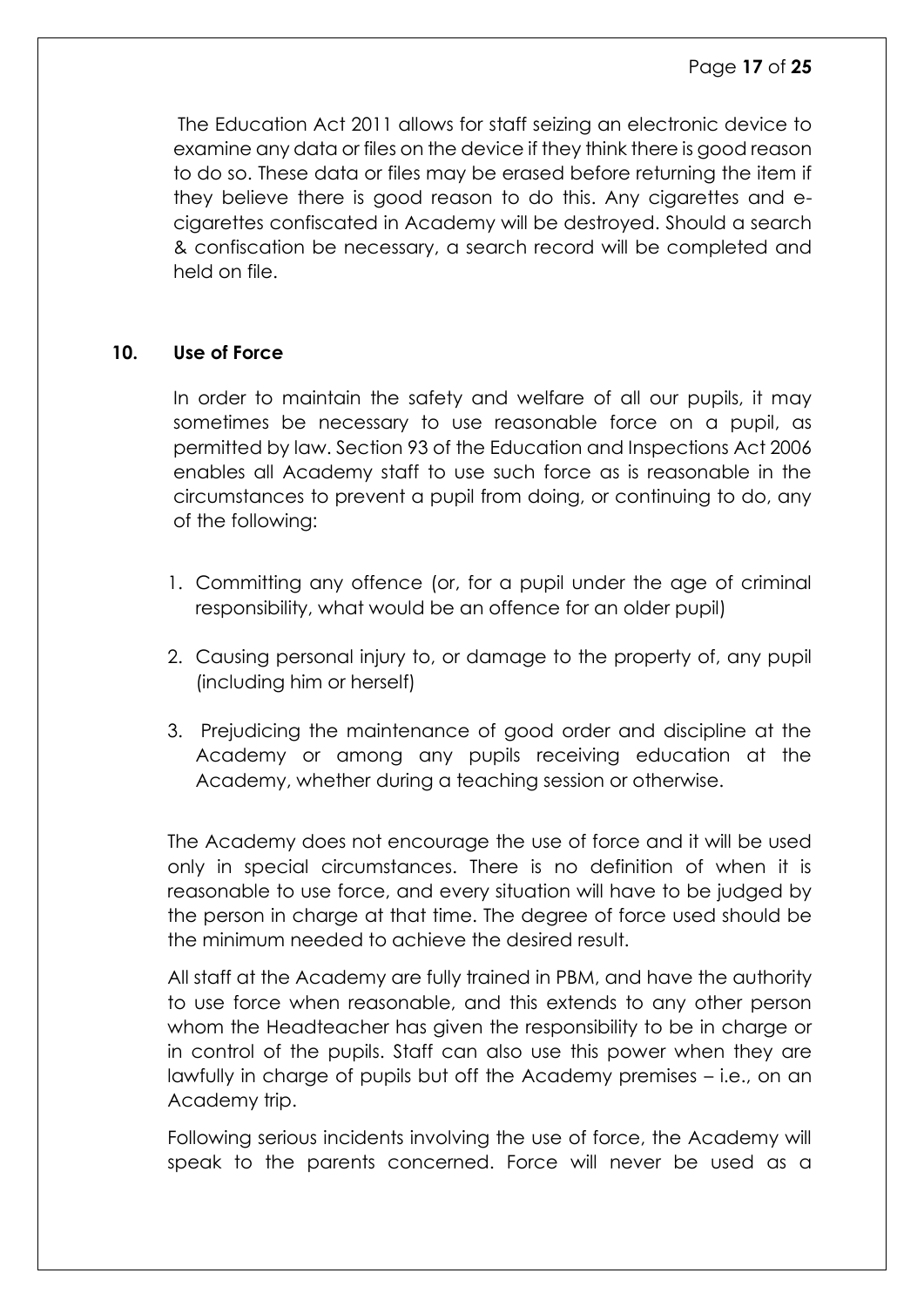punishment. Such serious incidents involving the use of force (physical intervention) will also be recorded on the Academy MIS. Staff at The Warwickshire Academy are highly training in physical intervention and use the Protecting Rights in a Caring Environment PBM approach if it is deemed necessary. Staff receive regular training in this area. Please refer to the physical intervention section of the behaviour policy for further details on PBM.

#### <span id="page-17-0"></span>**11. Attendance**

Regular attendance at the Academy is required by law, and the Academy takes attendance very seriously. There is a register taken daily, and action will be taken if any pupils are discovered to be truanting or are repeatedly late. Parents or carers will be contacted to discuss possible reasons and Academy support systems that could help.

We strongly discourage parents/carers from taking their children out of Academy for holidays or family outings during the Academy term. In most cases, unless there are extenuating circumstances, these will count as an unauthorised absence. Any such absences may only be taken following authorisation by the Headteacher. More information can be found in the Academy's Attendance Policy.

#### <span id="page-17-1"></span>**12. Uniform and Appearance**

Effective teaching and learning needs proper organisation, and this starts with a smart and tidy appearance which helps to instil discipline and pride in appearance in pupils, and reduces the risk of distraction in lessons. The Academy uniform should be worn by all pupils. Pupils who come in repeatedly without the correct Academy uniform on may be sent home to change.

#### <span id="page-17-2"></span>**13. Rewards**

The Academy believes that it is important to encourage good conduct throughout by celebrating and rewarding positive behaviour. This will include The Academy reward and points system BEAR to praise pupils for positive actions, stimulating a voluntary and progressive improvement in their behaviour and increasing their motivation towards the achievement of academic objectives and personal targets.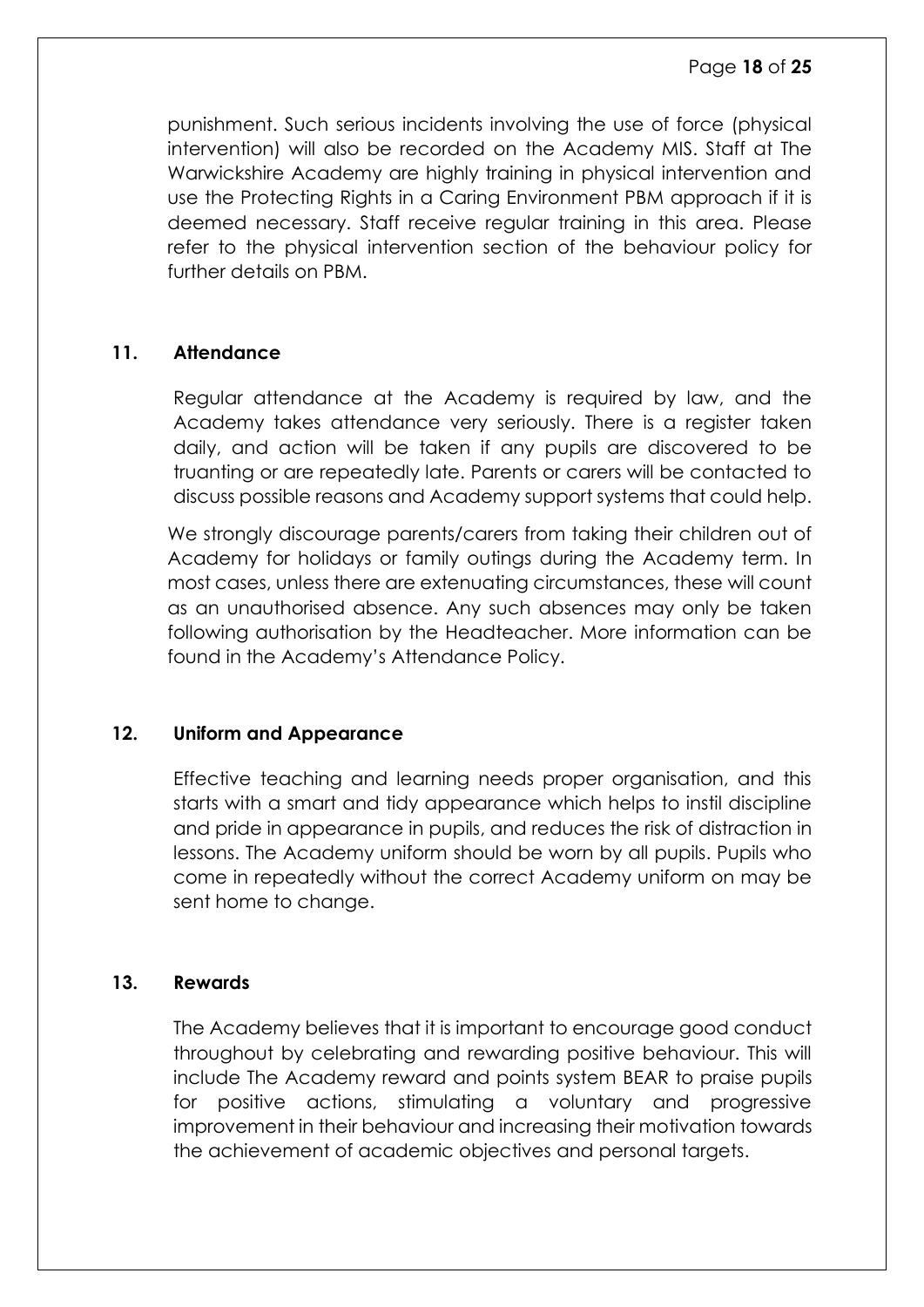At our Academy we regularly celebrate the success of all pupils in a variety of ways as we recognise that focussing on success and positive outcomes is essential in developing a positive culture and ethos across the Academy.

#### <span id="page-18-0"></span>**14. Pupil support**

We aim to support all our pupils to ensure that every child succeeds during their time at the Warwickshire Academy. Where it becomes clear that a pupil is having on-going difficulties in managing their behaviour, there are a wide range of strategies which are used to support pupils. These include, but are not restricted to:

- Consistent communication between home and Academy.
- Individual support plans.
- Small group work or 1:1 support where required.
- Additional literacy or numeracy support where this is identified as a barrier to learning and impacts on the child's behaviour.
- Alternative curriculum provision where required.
- Reduced timetable (if used must be kept under regular review)
- Referral to outside agencies.

#### <span id="page-18-1"></span>**15. Complaints**

The Academy has a standard complaints procedure. We encourage parents to take any complaints or concerns to a staff member or the Headteacher, and the Academy will do everything in its power to help resolve conflict or complaints swiftly and effectively. For details of the full complaints procedure see our Academy Complaints & Representations Policy. For information on complaints relating to exclusions, see the Academy Exclusions Policy.

#### <span id="page-18-2"></span>**16. In Response to Legislation**

Health and Safety at Work Act 1974 Children Act 1989 United Nations Convention on the Rights of the Child (ratified 1991)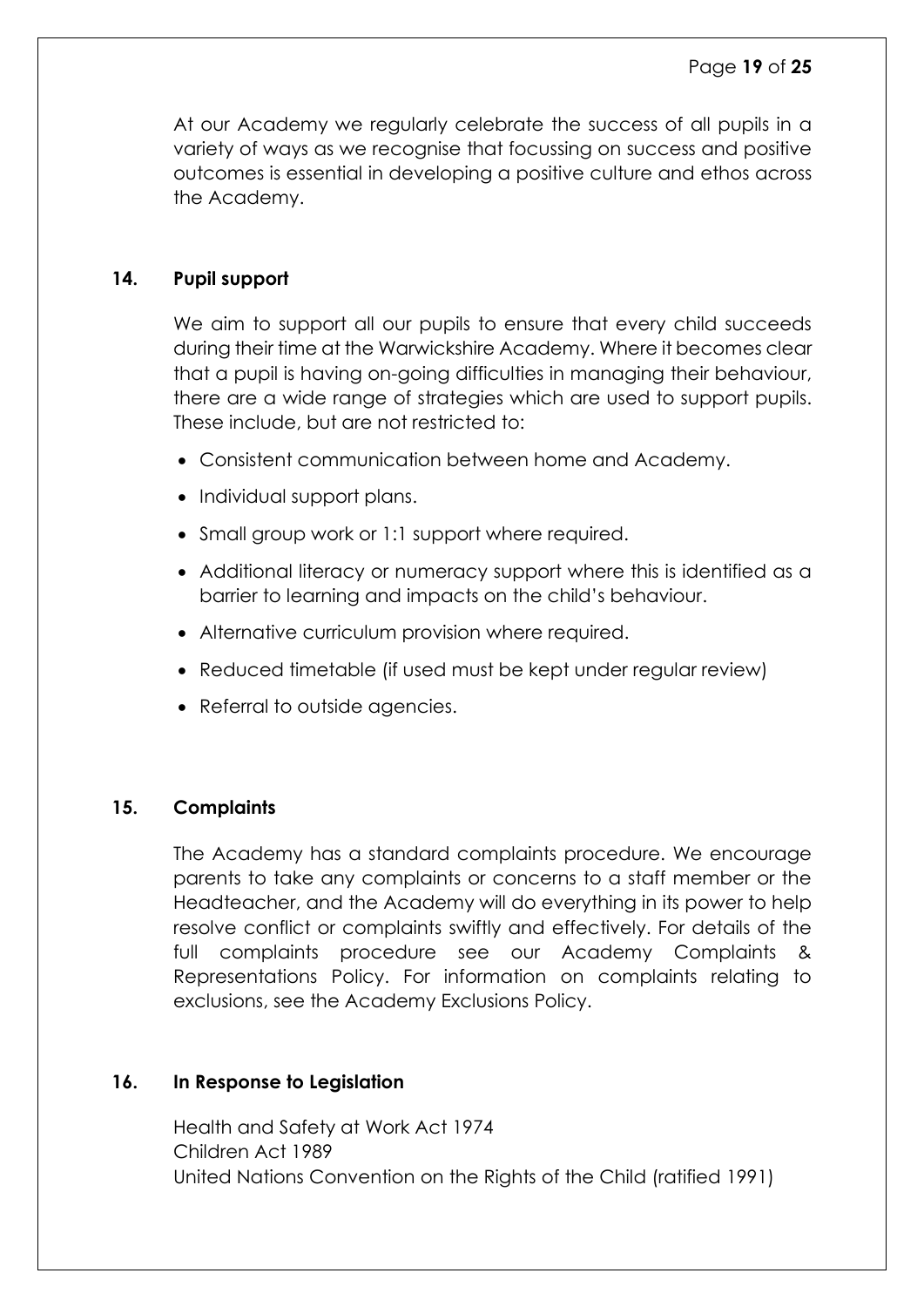Human Rights Act 1998 Care Standards Act 2000 Education and Inspections Act 2006 Violent Crime Reduction Act 2006 Equality Act 2010 The Education (Independent Schools Standards) Regulations 2014 National Minimum Standards (Residential Special Schools) 2015

#### <span id="page-19-0"></span>**17. Best Practice Guidance Documents**

DoH Guidance on Permissible Forms of Control in Children's Residential Care (1993) DE&S/DoH Guidance for Restrictive Physical Interventions.

How to provide safe services for people with Learning Disabilities and Autistic Spectrum Disorder (2002)

DfE Use of Reasonable Force. Advice for Head Teachers, staff and governing bodies July (2013)

Positive and proactive care: reducing the need for restrictive interventions (2014)

BILD Code of Practice for the use and reduction of restrictive physical interventions (fourth edition 2014)

Ofsted Below the radar: low-level disruption in the country's classrooms September (2014) Behaviour and discipline in Schools, Advice for Head Teachers and Academy staff February (2014)

DfE Behaviour and discipline in Schools (2016)

Preventing and Tackling Bullying – Advice for Head Teachers, staff and Governing Bodies' (2017)

HM Gov - Working together to safeguard children (2018)

DfE/DoH - SEN Code of Practice (2018)

DfE – Mental Health and guidance in Schools (2018) Ofsted - Positive environments where children can flourish (2018)

DfE Searching, Screening, and confiscation: Advice for Head Teachers, staff and governing bodies (2018)

HM Gov - Reducing the need for Restraint and Restrictive Intervention (2019)

DfE – Academy Attendance, Guidance for maintained Schools, academies, independent Schools and local authorities (2019)

Keeping Children Safe in Education September (2021)

This policy should be read in conjunction with all Warwickshire Academy policies.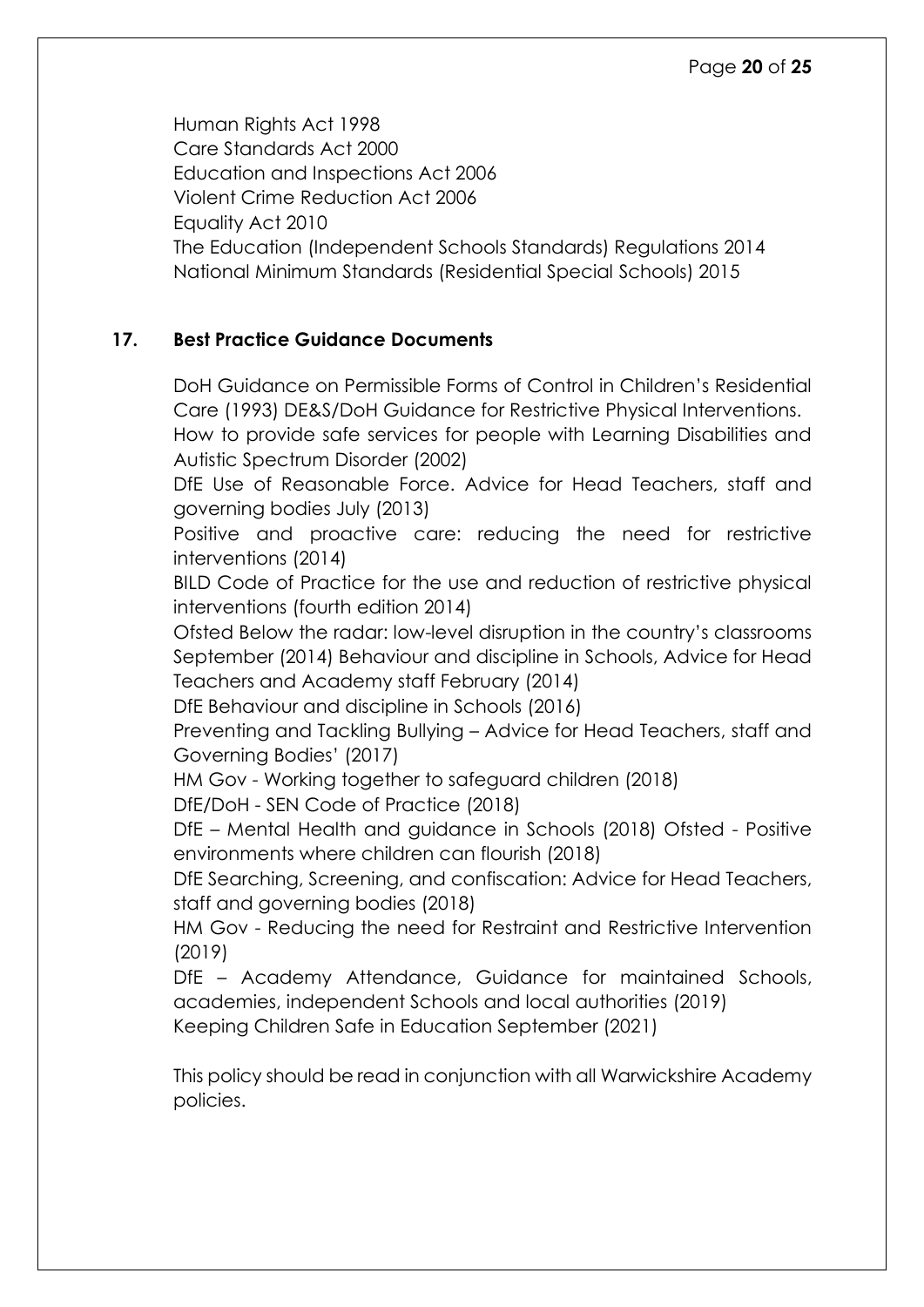#### <span id="page-20-0"></span>**18. Changes**

| <b>Description</b> | <b>Date</b> | Page | <b>Section</b> |
|--------------------|-------------|------|----------------|
|                    |             |      |                |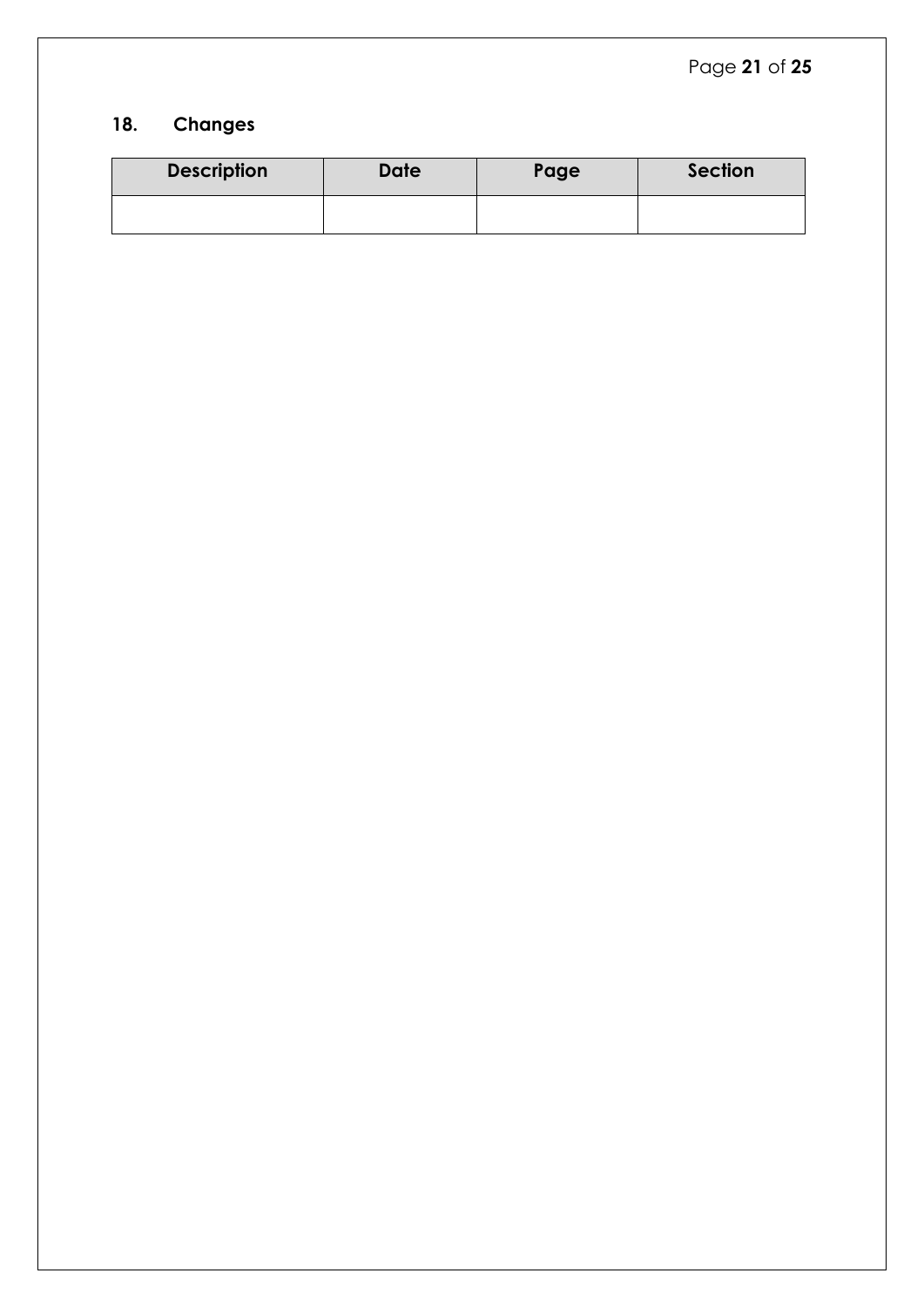### **ANNEX A**

TWA Approach to Behaviour

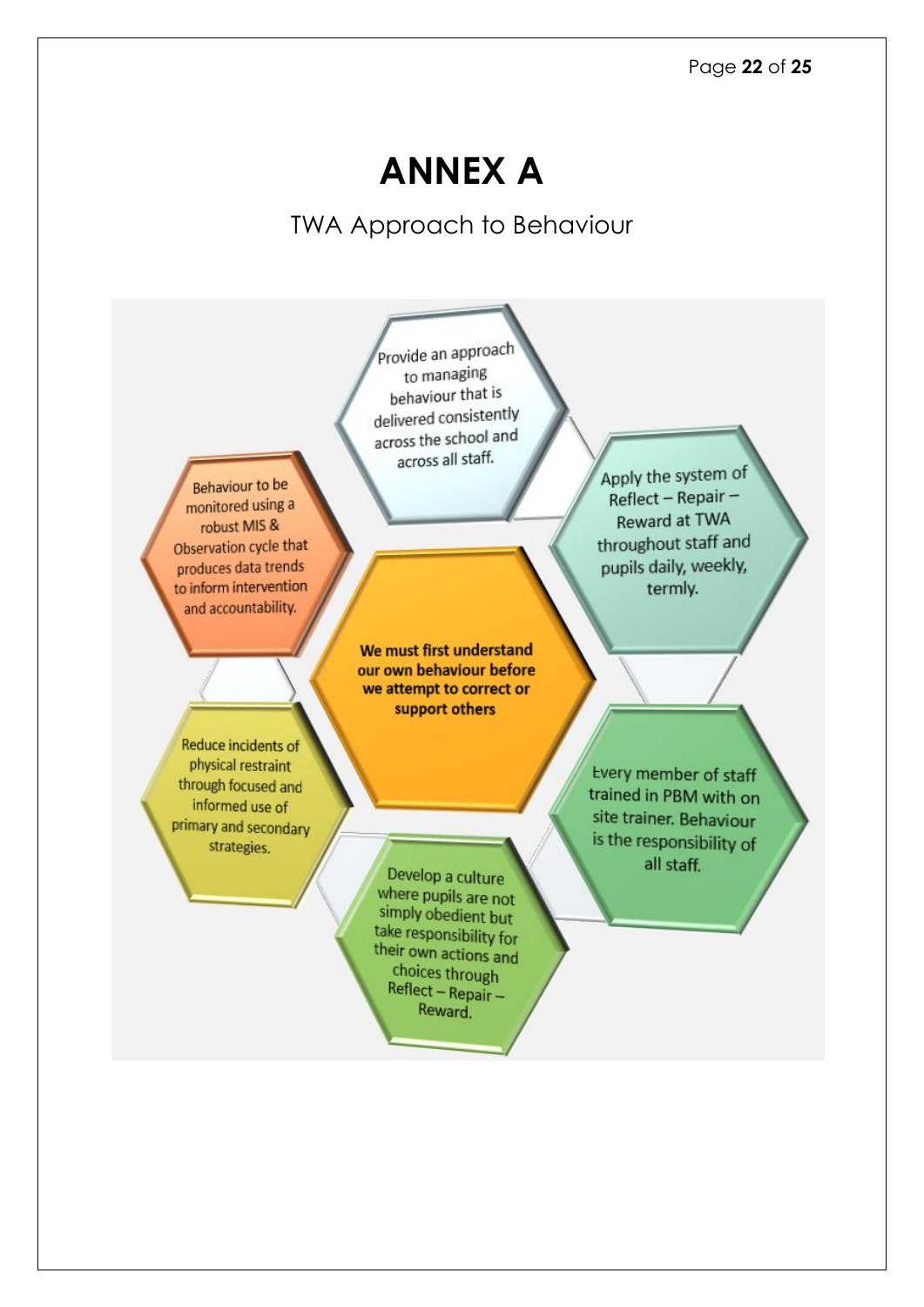

#### **The TWA BEAR and Reflect – Repair – Reward System**

#### **Intent**

- Each Area (Behaviour Engagement Achievement Respect) will offer every pupil the opportunity to achieve points to aid personal progress and achievement and to access the rewards system
- Circle completed each day, week and half term using Reflect Repair – Reward.
- System broken down into four measurable areas allowing for detailed focus areas for targeted work
- Measurable areas to allow for pupils to celebrate something
- System to present data on areas of strength and weakness in pupils and staff
- System to provide data for intervention sessions
- Consistent and clear system for whole school ethos, culture and expectations to remain uniform and robust
- System to be accessible for ALL and easily understood to allow for full buy in from pupils and staff.

#### **Implementation**

- Points rewarded and entered on to Arbor in each lesson and social times in the four separate focus areas totaling at the middle and end of each day in Reflect – Repair – Reward. Staff to share points total and input necessary responses.
- Four Measurable areas to be marked separately to allow for pupils' strengths and areas for development to be recorded.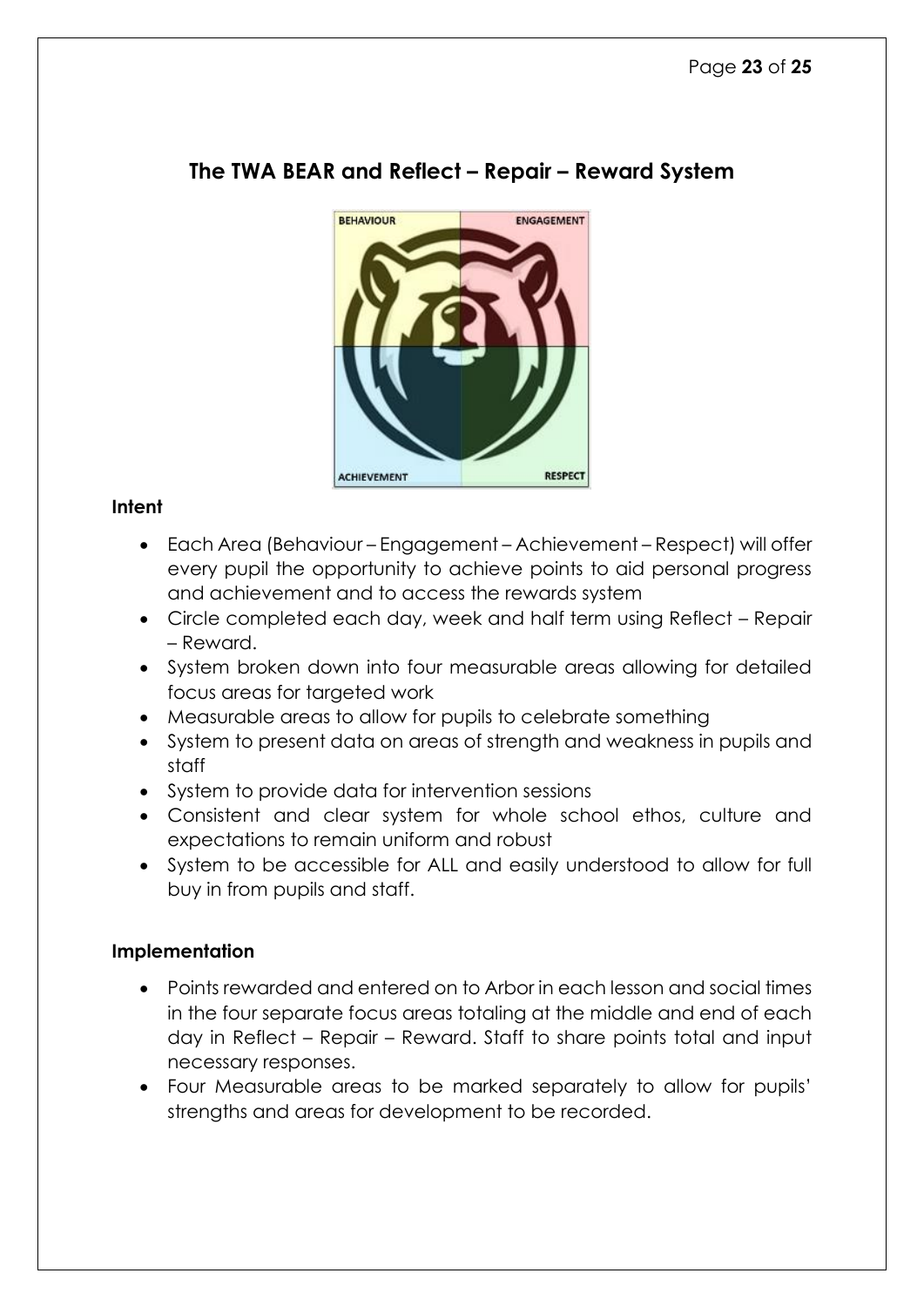- Data produced by Arbor on points used to provide reward structures (gold, silver, bronze bears) Reflect – Repair - Reward throughout each day and longer-term data to analyze trends.
- Intervention sessions both academically and pastorally to be informed by data for pupils. Staff trends to be supported and developed through training and development sessions.
- System to be presented in diaries, classrooms and around the wider school. Staff to be held accountable for not implementing the system consistently. Staff training to be delivered exploring trends and areas of strength and development.

#### **Impact**

- Pupils Reflect Repair Reward at the end of every day, week and half term giving achievable short-, medium- and long-term goals.
- Pupils to access to achievement and success every day consistently building self-confidence.
- Separate areas celebrate diversity and difference in pupils' abilities and provides areas of strength and development which improve through targeted sessions and approaches.
- Consistent rewards develop self-confidence, culture of praise and achievement and an ethos
- Intervention sessions and staff training informed by data impact in improved areas for development at individual and class level – pupils and staff.
- Pupils buy in to the system improving attitudes to learning and behaviour driven by rewards and praise.

#### **Reflect – Repair – Reward**